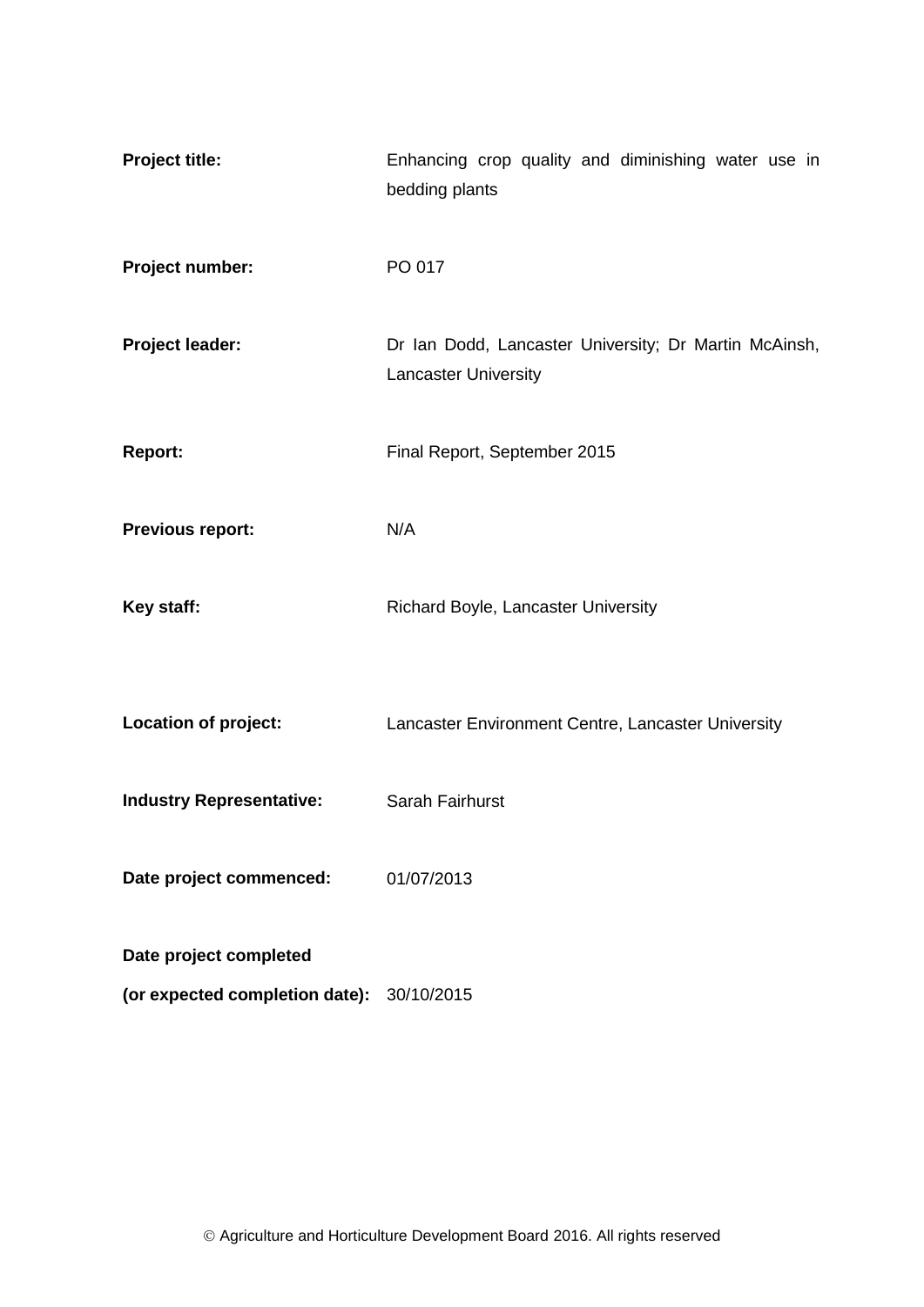# **DISCLAIMER**

*While the Agriculture and Horticulture Development Board seeks to ensure that the information contained within this document is accurate at the time of printing, no warranty is given in respect thereof and, to the maximum extent permitted by law the Agriculture and Horticulture Development Board accepts no liability for loss, damage or injury howsoever caused (including that caused by negligence) or suffered directly or indirectly in relation to information and opinions contained in or omitted from this document.* 

*© Agriculture and Horticulture Development Board 2016. No part of this publication may be reproduced in any material form (including by photocopy or storage in any medium by electronic mean) or any copy or adaptation stored, published or distributed (by physical, electronic or other means) without prior permission in writing of the Agriculture and Horticulture Development Board, other than by reproduction in an unmodified form for the sole purpose of use as an information resource when the Agriculture and Horticulture Development Board or AHDB Horticulture is clearly acknowledged as the source, or in accordance with the provisions of the Copyright, Designs and Patents Act 1988. All rights reserved.*

*All other trademarks, logos and brand names contained in this publication are the trademarks of their respective holders. No rights are granted without the prior written permission of the relevant owners.* 

*The results and conclusions in this report are based on an investigation conducted over a one-year period. The conditions under which the experiments were carried out and the results*  have been reported in detail and with accuracy. However, because of the biological nature of *the work it must be borne in mind that different circumstances and conditions could produce different results. Therefore, care must be taken with interpretation of the results, especially if they are used as the basis for commercial product recommendations.*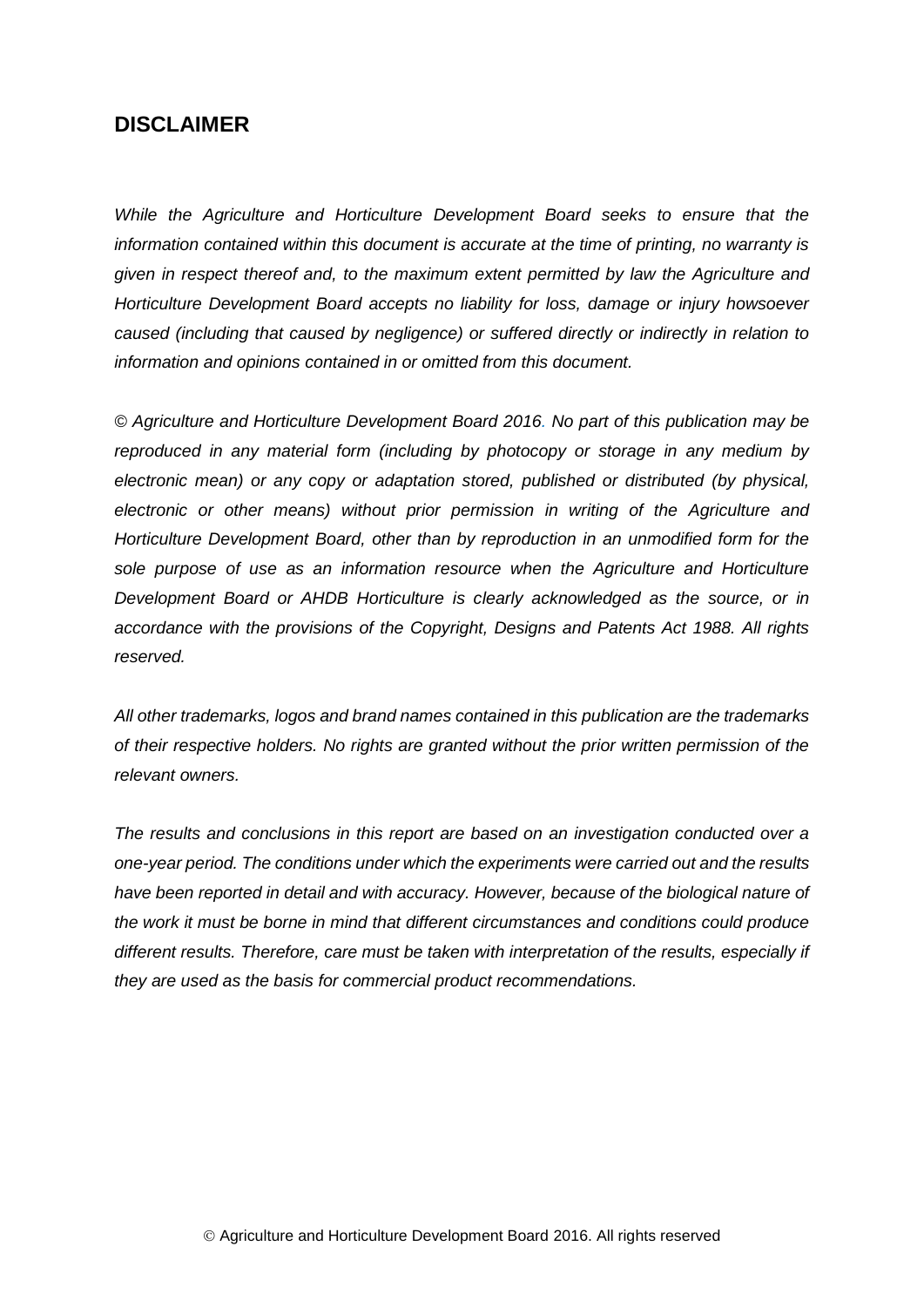# **A**U**THENTICATION**

We declare that this work was done under our supervision according to the procedures described herein and that the report represents a true and accurate record of the results obtained.

| [Name]                       |  |
|------------------------------|--|
| [Position]                   |  |
| [Organisation]               |  |
|                              |  |
|                              |  |
| [Name]                       |  |
| [Position]                   |  |
| [Organisation]               |  |
|                              |  |
|                              |  |
| <b>Report authorised by:</b> |  |
| [Name]                       |  |
|                              |  |
| [Position]                   |  |
| [Organisation]               |  |
|                              |  |
|                              |  |
| [Name]                       |  |
| [Position]                   |  |
| [Organisation]               |  |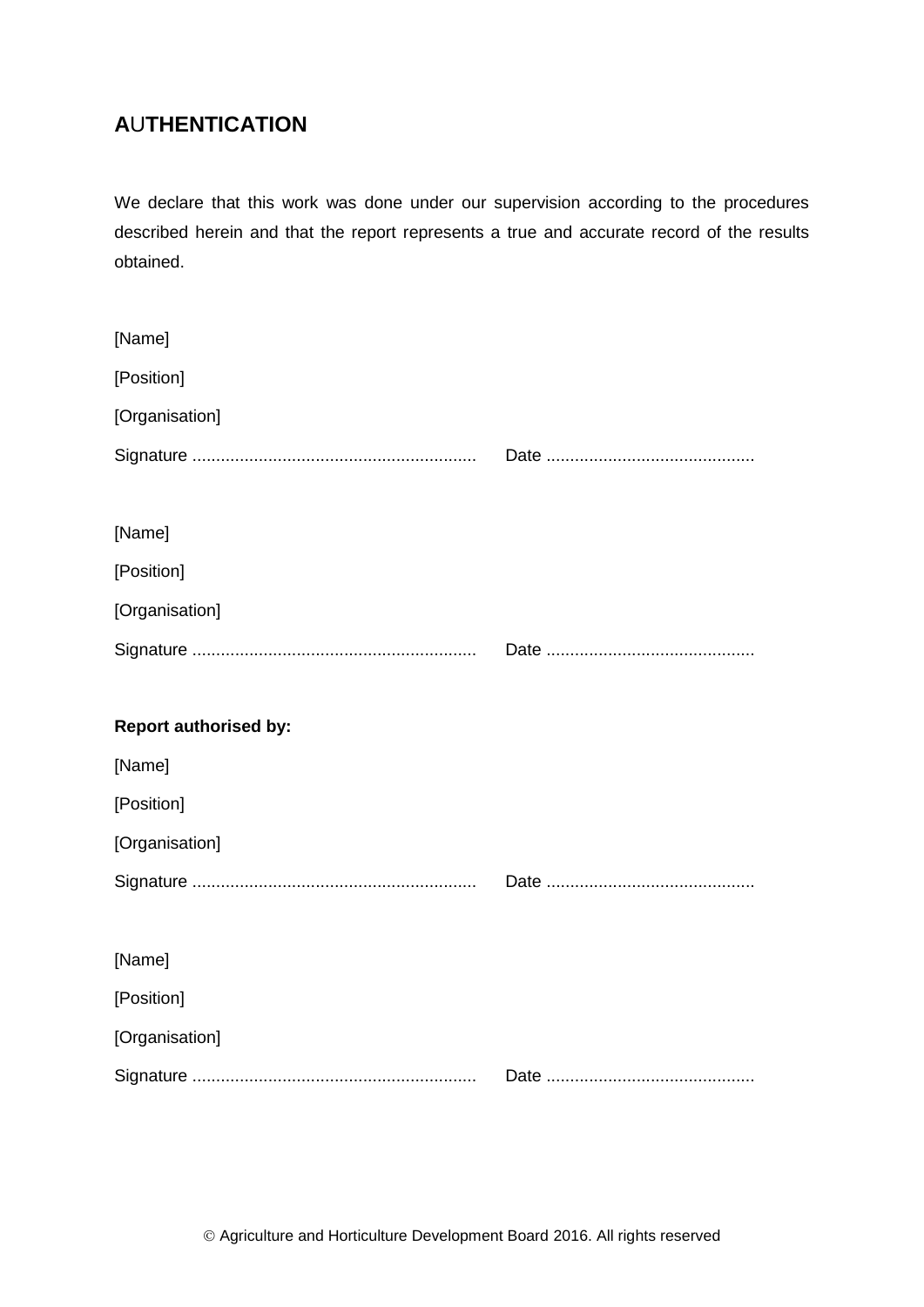# **CONTENTS**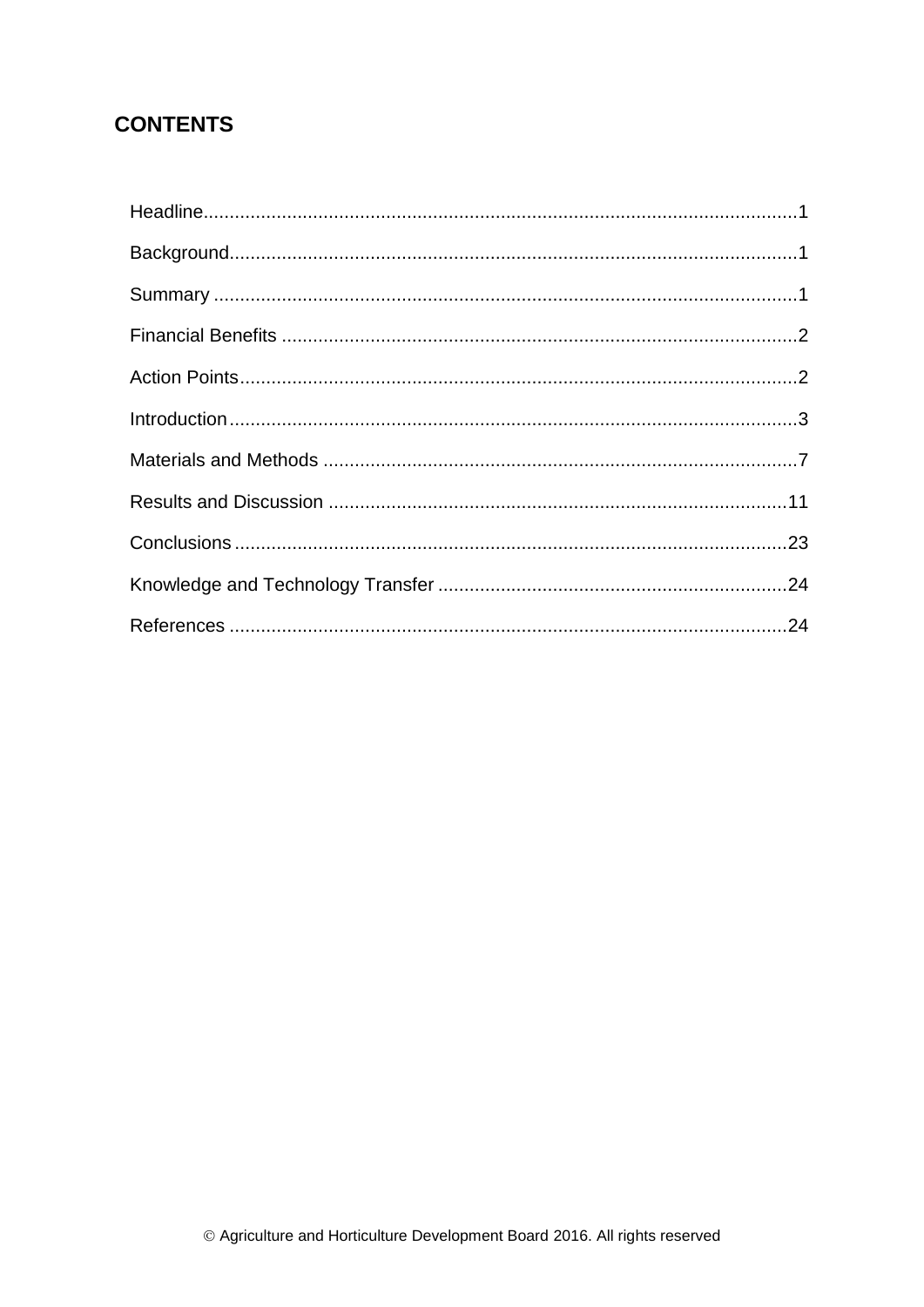# **GROWER SUMMARY**

## <span id="page-4-0"></span>**Headline**

 Plant morphology and water use can be manipulated through reducing irrigation volumes and frequency (deficit irrigation), and by altering light quality via LEDs

# <span id="page-4-1"></span>**Background**

Bedding plant producers aim to ensure plants are at the appropriate developmental stage and of a high quality prior to sending to market, all within a strict production schedule. Reducing irrigation volumes and frequency tailored to plants water requirements (deficit irrigation) can either delay, or accelerate crop development, but knowledge of these management regimes with regard to the impact on plant quality are limited to a few species.

Many growers make use of supplementary lighting (e.g. high pressure sodium lamps), particularly during the winter, but the economic costs of this lighting can be substantial. LEDs provide a more energy efficient alternative lighting source. Current research has highlighted that LEDs may prove to be a sustainable and economically more viable approach as a sole lighting source for annual crop production.

Both deficit irrigation and the spectral quality of LED lighting will affect multiple plant physiological processes. These include photosynthesis and transpiration, both of which contribute to the efficiency with which a plant uses water, as well as the biosynthesis of, and/or sensitivity to, endogenous plant hormones that regulate crop growth and quality. Impacts of these different treatments on plant quality (particularly leaf colouration and plant compactness) have received relatively little attention, despite their commercial significance.

## <span id="page-4-2"></span>**Summary**

This project focused on improving resource use efficiency in bedding plants using sustainable plant management strategies – alternative irrigation and lighting with LEDs.

In the first part of the project, irrigation frequency was identified as a key aspect of irrigation management that may be under-valued by growers. Further, it is critical that growers can utilise approaches that allow them to better adapt their irrigation scheduling to the requirements of the plant. Initial studies identified that altering deficit irrigation frequency can have significant impacts upon leaf gas exchange, leaf water status and water use within a single bedding plant species, *Pelargonium x hortorum*. This highlights the need for growers to monitor and/or revisit the physiological impact of irrigation practices. Further investigation revealed that growers could increase plant quality whilst reducing water inputs by reducing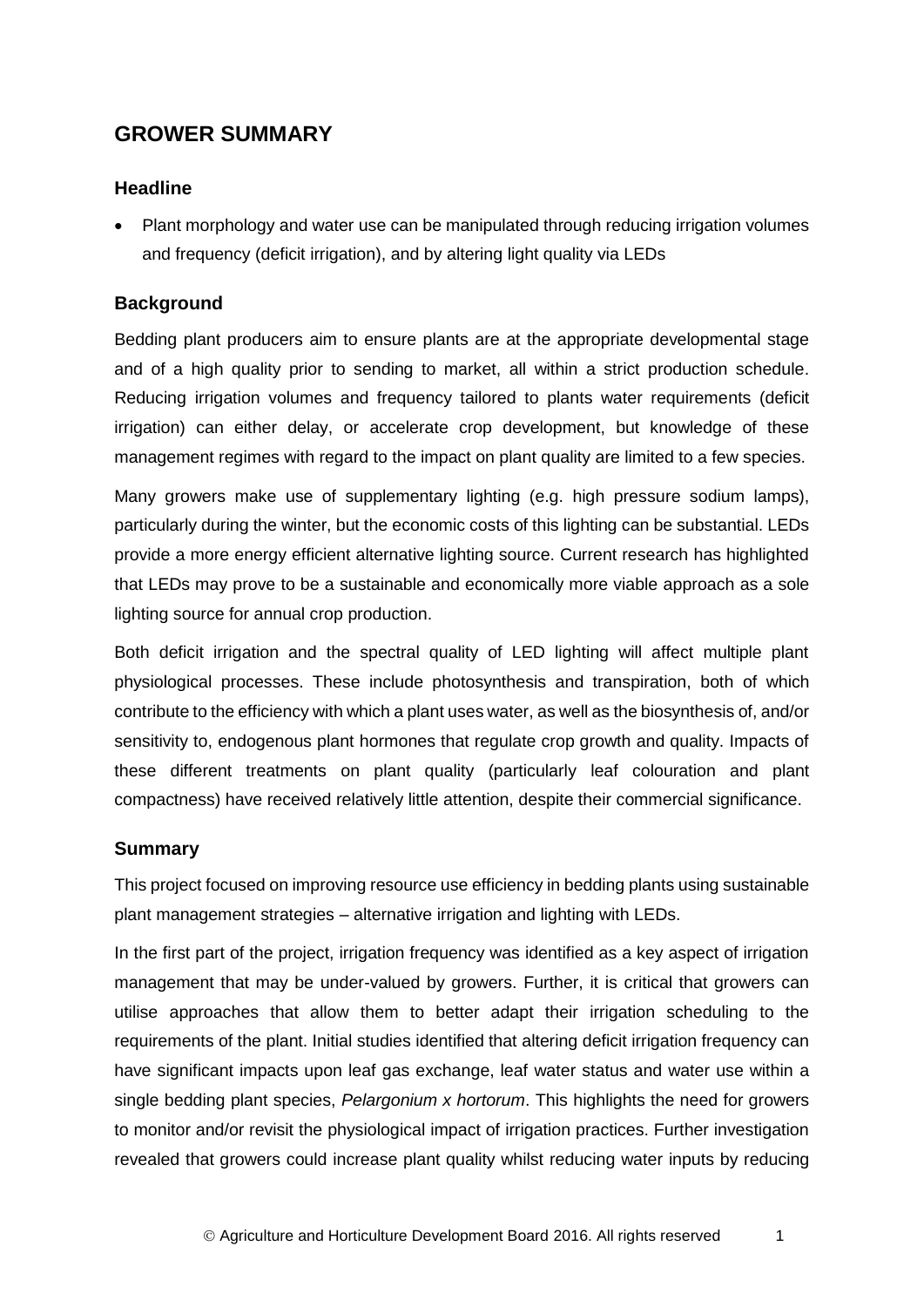the volume and frequency of irrigation. Subsequent experiments identified that the stress hormone abscisic acid (ABA) as one of the key signals involved in regulating stomata in response to soil drying in *P. hortorum*. This has important implications for growers scheduling irrigation to increase water use efficiency (WUE).

In the second part of this project, *P. hortorum* plants were grown under different proportions of blue and red LED lighting within a closed environment system. It was found that spectrally different light sources at the same intensities had significant effects upon leaf gas exchange, morphology and leaf pigment concentrations, whilst optimal results were achieved with combined blue and red lighting. This has important implications for growers' decisions to change from conventional lighting to LEDs. However, further work is required to establish the optimal spectra of light for production over a broad range of species which is underway for example in AHDB funded projects (currently CP 085, CP 125 and CP 164).

# <span id="page-5-0"></span>**Financial Benefits**

Developing techniques to allow more effective application of irrigation on a commercial scale could significantly reduce costs associated with water consumption. Furthermore, if plant growth can be regulated by reducing water inputs ('deficit irrigation'), this may improve the quality of the plant, and reduce the need for growth regulating chemicals. The implementation of LEDs, although requiring an initial high investment by growers, offers savings through reduced energy consumption. Constructing LEDs with species-specific wavelengths may also lead to other benefits including reduced water use, or improved ornamental value of the plants.

## <span id="page-5-1"></span>**Action Points**

- Understanding the specific water requirements of the plant will allow for growers to more accurately schedule irrigation strategies, which can deliver benefits including water savings and increased plant quality.
- LEDs present an alternative supplemental light source that offers growers the option to control plant morphology and quality not offered by more conventional lighting methods. This extends to plant water relations and has potential overlap with the deficit irrigation outcomes highlighted above although work is needed to determine benefit in supplementary lighting rather than sole source lighting situation.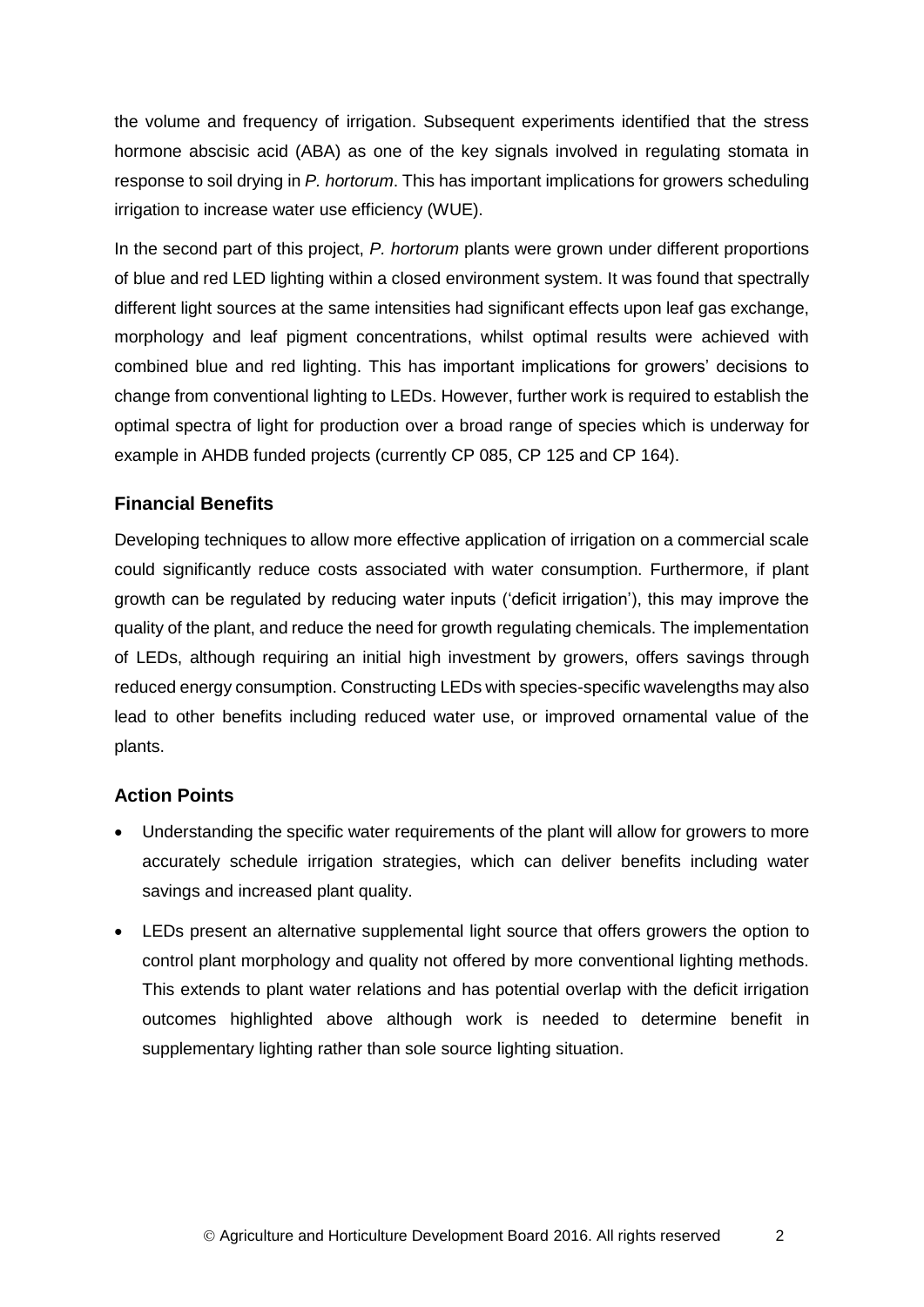# **SCIENCE SECTION**

### <span id="page-6-0"></span>**Introduction**

Developing sustainable irrigation practices is a key challenge for agriculture due to the increasing scarcity of water world-wide. An improved understanding of the physiological processes by which plants respond to reduced water availability and how these can be manipulated to improve plant water use is essential (Wilkinson and Hartung, 2009). Irrigation frequency is a key aspect of irrigation scheduling in horticulture, and by reducing the irrigation frequency, growers may prevent excessive water loss. Furthermore, this approach may provide greater control of plant growth (and thus enhanced ornamental value (Cameron et al., 2008)), and also increased Water Use Efficiency (WUE) (Fereres and Soriano, 2007).

Deficit irrigation (applying irrigation at a lower volume than the plants water requirements) is widely used as an alternative to conventional irrigation (Fereres and Soriano, 2007). Although the benefits of this approach are well recognised, effects of varying irrigation frequency are less well understood, partly because many studies confound both irrigation frequency and volume. Container-based plant production allows accurate measurements of Evaporative transpiration (ET), as well as paired measurements of stomatal conductance (gs) and leaf water potential (Ψleaf) at known whole-pot substrate Gravimetric Water Content (GWC or θpot). Stomatal closure is a primary response to water deficit resulting in reduced transpiration and water loss, thereby contributing to plant survival during periods of drought (Ismail et al., 2002). This represents an important target for improving plant responses to reduced water availability, and understanding the mechanisms behind this may allow growers to optimise their irrigation scheduling for optimal production of an ornamental bedding plant species.

Hydraulic and chemical processes have both been implicated in regulating stomatal responses to water deficit (Wilkinson and Davies, 2010), with often conflicting findings. There is evidence of stomata closing in response to a decreased Ψleaf as a regulatory feedback mechanism, and possibly as a consequence of reduced Ψleaf increasing stomatal sensitivity to ABA (Buckley, 2005, Pantin et al., 2013, Tardieu and Davies, 1992). ABA has been widely characterised as a chemical signal involved in stomatal regulation under reduced water availability. ABA is synthesised either locally in the leaves or is transported from the roots, leading to stomatal closure through a series of cascading biochemical events at the cellular level (Kim et al., 2010, Merilo et al., 2014). In many species stomatal closure is correlated with increased xylem ABA concentration ([ABA]xyl) (Wilkinson and Davies, 2002). In some species, although [ABA]xyl increases under water stress, feeding synthetic ABA at these concentrations to detached leaves does not elicit stomatal closure. These data suggest that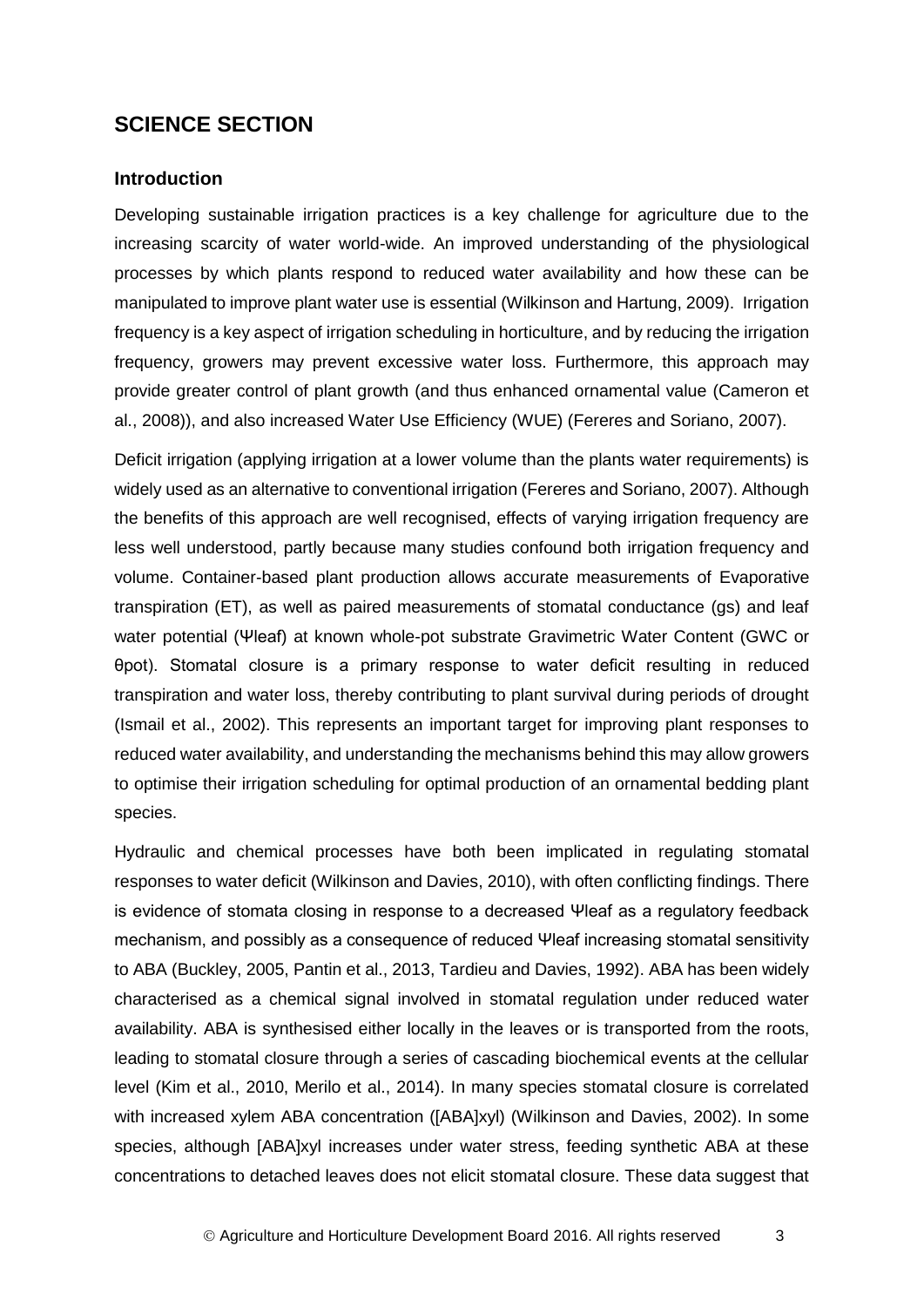although ABA can close stomata, in many instances it may not be the sole and/or primary regulator (Loveys et al., 1987, Perez-Alfocea et al., 2011).

Ornamental growers aim to produce high-quality, high-value plants. Although the definition of quality can vary between species, it may include plant compactness, enhanced foliar and floral characteristics (e.g. pigment composition), rooting characteristics and/or enhanced shelf life (Fustec and Beaujard, 2000, Demotes-Mainard et al., 2008, Macfarlane et al., 2005). Historically, growers have manipulated many of these characteristics by applying chemical growth regulators (Morel et al., 2012), but costs and increased awareness of environmental and health effects has reduced this approach (Lutken et al., 2012). The environmental impact of plant production is now a major consideration for consumers (Khachatryan and Choi, 2014). Manipulating irrigation frequency may also increase plant WUE. Ultimately, accurate understanding of irrigation scheduling may allow growers to tailor regimes to match their specific objectives.

The availability of light is essential for the growth and development of plants. Light not only acts as the sole energy source, but also as a signal for plants with regard to their surrounding environment. This includes, for example, B light driving phototropism (Christie, 2007), and the detection of red to far-red as a shade avoidance response (Casal, 2013). Plant leaves typically absorb red and blue light, with high absorbance and low reflectance (Park et al., 2013), and as such, different combinations of these wavebands have been primarily used in horticultural production systems (Fan et al., 2013). Specific spectra of light regulate many physiological processes. B light regulates stomatal opening, photo-protection and chloroplast migration (Shimazaki et al., 2007), whilst R light is used in assimilate transport and development of the photosynthetic apparatus (Jeong et al., 2012). Manipulating the ratio of B:R can have both positive and negative effects on plant development depending on the species, the specific spectra used, and the desired response (Islam et al., 2012, Heo et al., 2003, Currey and Lopez, 2013).

Light can impact upon many aspects of plant growth through manipulating the photosynthetic apparatus, but has also been shown to regulate other processes including flowering and leaf development (O' Carrigan et al., 2014). For instance, when rose (Rosa x hybrida) plants were exposed to high B (20%B:80%R), there was an increase in photosynthesis and stomatal conductance, and an 18% reduction in stem length compared to a low B (5%) source (Terfa et al., 2013), with similar results found in pelargoniums (Appelgren, 1991) and soybeans (Dougher and Bugbee, 2004). In poinsettias a combination of B and R LEDs (20% B:80% R) decreased growth by 20-34% and decreased leaf and bract area, without reducing bract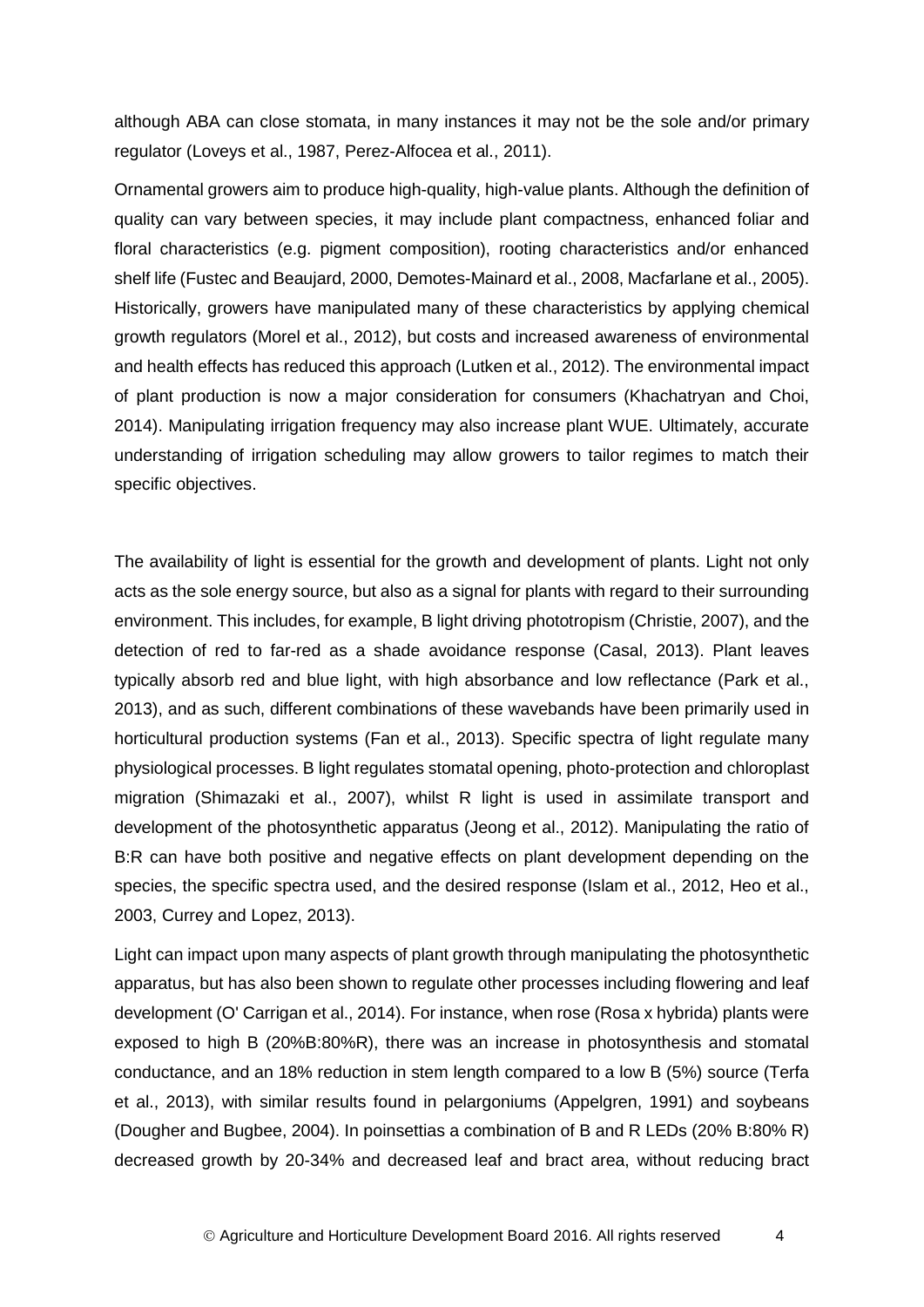colour or post-production performance (Islam et al., 2012). Different combinations of B and R at different photoperiods and intensities were used to grow Cyclamen persicum (Heo et al., 2003). While sole B and R individually reduced the flowering response, B and B-R decreased the peduncle length, and R and B-R delayed the blooming period of flowering by 20 days (double that of the control plants). Hence, by tailoring the spectra of lighting, the grower may therefore be able to tightly control plant production to meet their specific demands. Additional benefits may be found if manipulating light spectra can replace chemical control of plant morphology (Abidi et al., 2013).

The opportunity to carry out research investigating the effects of light quality on plant growth and physiology has become more feasible in recent years as LEDs have become more readily available (Park et al., 2013). LEDs are considered more energy efficient, convenient and effective when compared to traditional light sources, particularly if the spectra of lighting can be tailored towards the species of interest (Liu et al., 2011, Stutte et al., 2009). There is a desire for LEDs to replace conventional lighting on a commercial scale, but this may require further research to understand the optimal spectra for individual species of interest. Controlling the spectrum of light can modify plant morphology, gas exchange and water use.

*P. hortorum* is an annual bedding plant species, popular for its attractive ornamental characteristics (both flowers and foliage). A previous study highlighted that leaf architecture of *Pelargonium zonale* could be modified via localized irradiance with different spectra of light (Fukuda et al., 2008), whilst an in vitro study of *P. hortorum* showed that stem elongation could be promoted with R, and inhibited with B (Applegren, 1991). Therefore the effect of different combinations of B and R LEDs as a sole light source on the morphology and physiology of containerised *P. hortorum* were investigated. The specific aims of this research were to determine and understand the optimal B:R combination to improve plant quality (assessed through the compactness of the foliage and an increase in anthocyanic banding on the leaves), and WUE via alterations in plant gas exchange.

The aim of the first study was to assess the impact of limiting irrigation frequency on the production of *Pelargonium x hortorum*. This species was selected as a representative bedding plant in which soil water deficits are commonly applied by the industry as a management tool, and because it can tolerate prolonged periods of severe soil drying. Two irrigation frequencies were examined, including a frequent (irrigating plants daily at 50 % Evaporative Transpiration) and infrequent (delayed deficit irrigation) deficit irrigation programme, both of which provided the same volume of water to plants over the treatment period (Fig 1). The effect of these different irrigation frequencies on leaf gas exchange and leaf water status, and how this impacted upon plant growth, quality (plant compactness and leaf pigment composition), and WUE was investigated. The role of leaf water status, ABA and other xylem-borne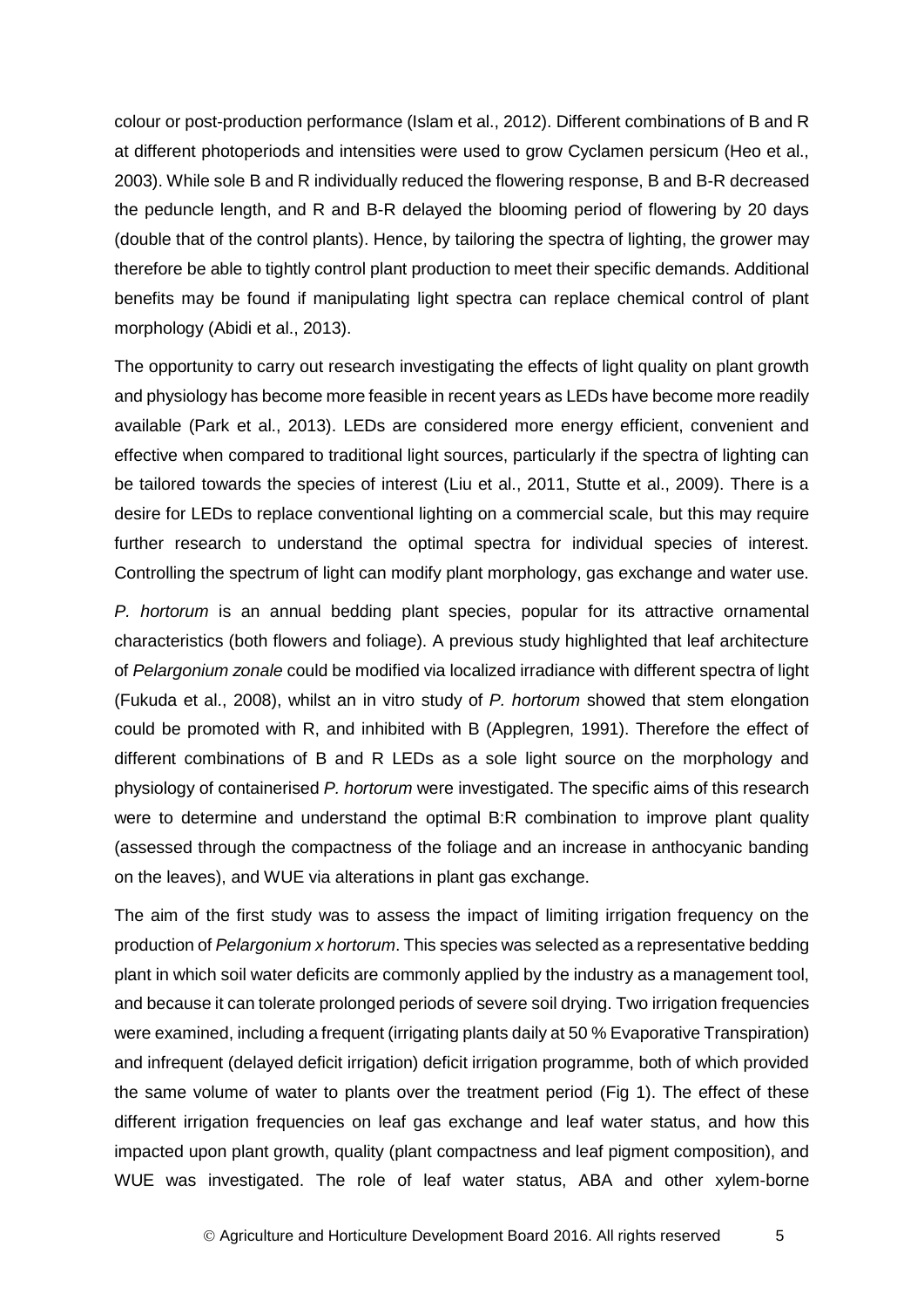antitranspirants in stomatal closure of *P. hortorum* subject to different types of soil drying (adapted from the different deficit irrigation frequency treatments) was also assessed.



**Figure. 1.** Methodology for applying and monitoring soil water deficits. a) Evapotranspiration measured daily with balance, and b) measurements of soil water status at the point of sampling with a Theta Probe.

In the second study, the effect of implementing LEDs as sole light sources on leaf gas exchange, leaf pigment composition and morphology of *Pelargonium* x *hortorum* were investigated at the LED4Crops facility. White LEDs were used as a conventional light source, whilst different combinations of blue (B) and red (R) LED lights were examined (at 100%, 66%, 33% and 16% B).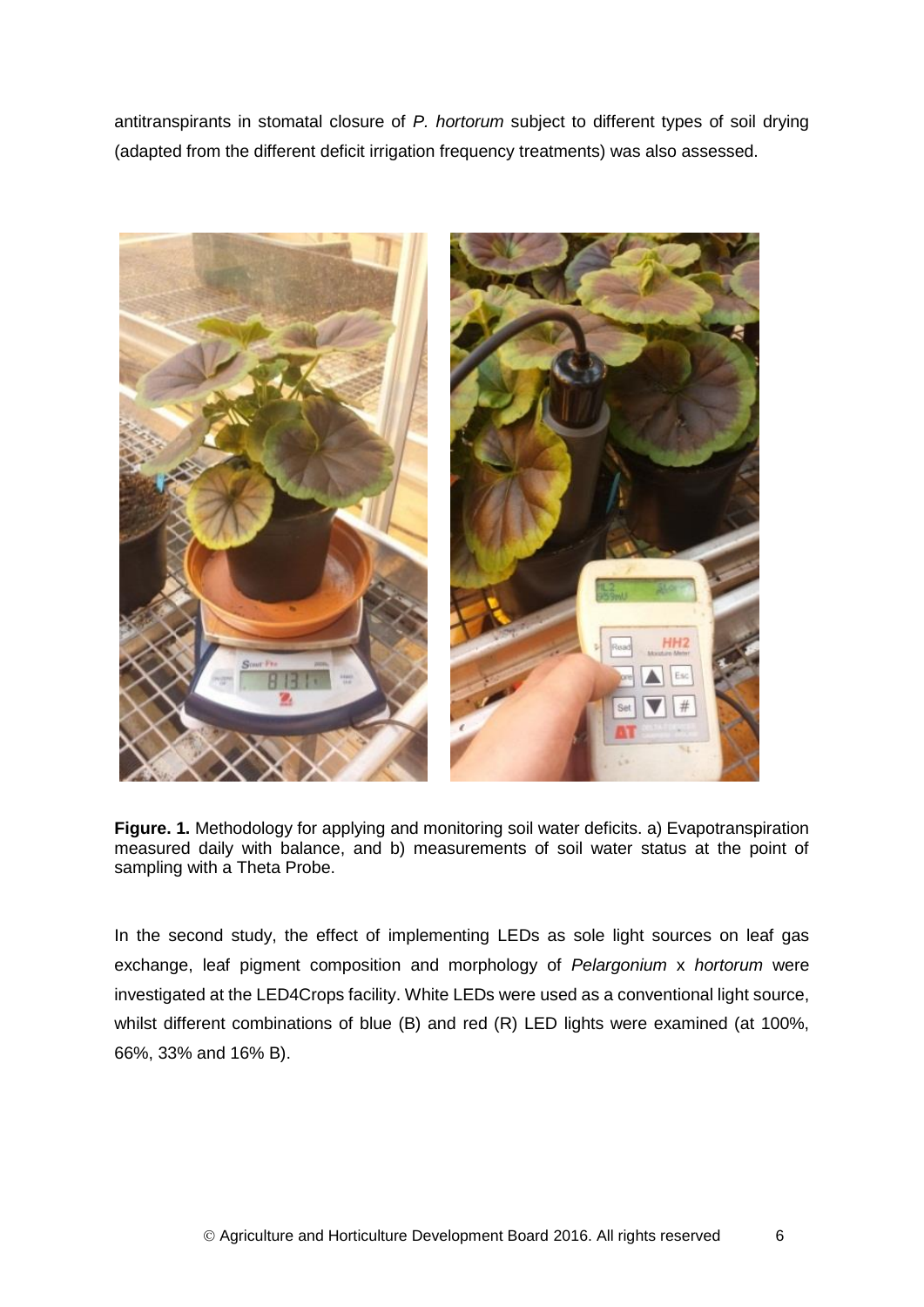### <span id="page-10-0"></span>**Materials and Methods**

#### *Irrigation frequency for ornamental bedding plant production*

### *Plant culture*

*P. hortorum* Bulls Eye (zonal geranium) seeds were germinated in individual 13 cm x 11.3 cm (1.05 dm<sup>3</sup>) pots (Pöppelman TEKU®, Germany) containing a peat-based substrate (Levington M3), for which a moisture release curve has previously been published (Dodd et al., 2010). Plants were grown at 24 °C, and at a photosynthetically active radiation (PAR) of 330±4.3 µmol m-2 s-1 (mean data from the duration of the study). Experiments were carried out in a naturally lit glasshouse at the Lancaster Environment Centre, with high-pressure sodium lamps (Osram Plantastar 600W) supplying supplementary lighting for a 14 h day photoperiod (0600 h-2000 h) when ambient PAR was less than 500 µmol m-2 s-1. The daily maximum temperature in the greenhouse was 24 °C with a night temperature of 17 °C, and the average daily relative humidity was 35.6±0.9 %. Environmental conditions in the centre of the glasshouse were recorded using a Hortimax growing solutions Ektron II (Pijnacker, The Netherlands).

#### *Irrigation Treatments*

Prior to imposing different watering regimes, individual plants were weighed using a balance with a 0.1 g resolution (Scout Pro Portable balance, Ohaus, Switzerland). All plants were initially irrigated daily to well-watered (WW) conditions (watered until drainage was visible from the bottom of the pot, and then left to freely drain overnight), which was used as a reference value. To calculate daily ET, pots were weighed at 0800 h each day, accounting for any irrigation supplied in the previous 24 h. During the experimental period, plants were subject to three irrigation treatments; maintained at WW conditions, or subject to deficit irrigation at two irrigation frequencies. The two deficit irrigation treatments were infrequent (IDI; withholding water with regular re-watering events) or frequent deficit irrigation (FDI; daily irrigation at 50% of WW plants ET). After 4 days of withholding water, plants subject to IDI received the same cumulative irrigation volume as applied to plants under FDI over the same period. Irrigation regimes were applied at week 5 for both treatments, with a 24 days experimental period. Plants under IDI were subject to 6 cycles of drying and re-watering.

An additional set of experiments investigated the physiological response of the irrigation treatments described above, but over one drying cycle. As such, one group of plants was irrigated at 50 % ET from week 7 (adapted from FDI), whilst an additional group of plants were maintained at WW conditions until week 9, at which point irrigation was withheld (adapted from IDI). Irrigation regimes were applied 7 and 9 weeks after germination for the different irrigation treatments to ensure that sampling was carried out on plants of the same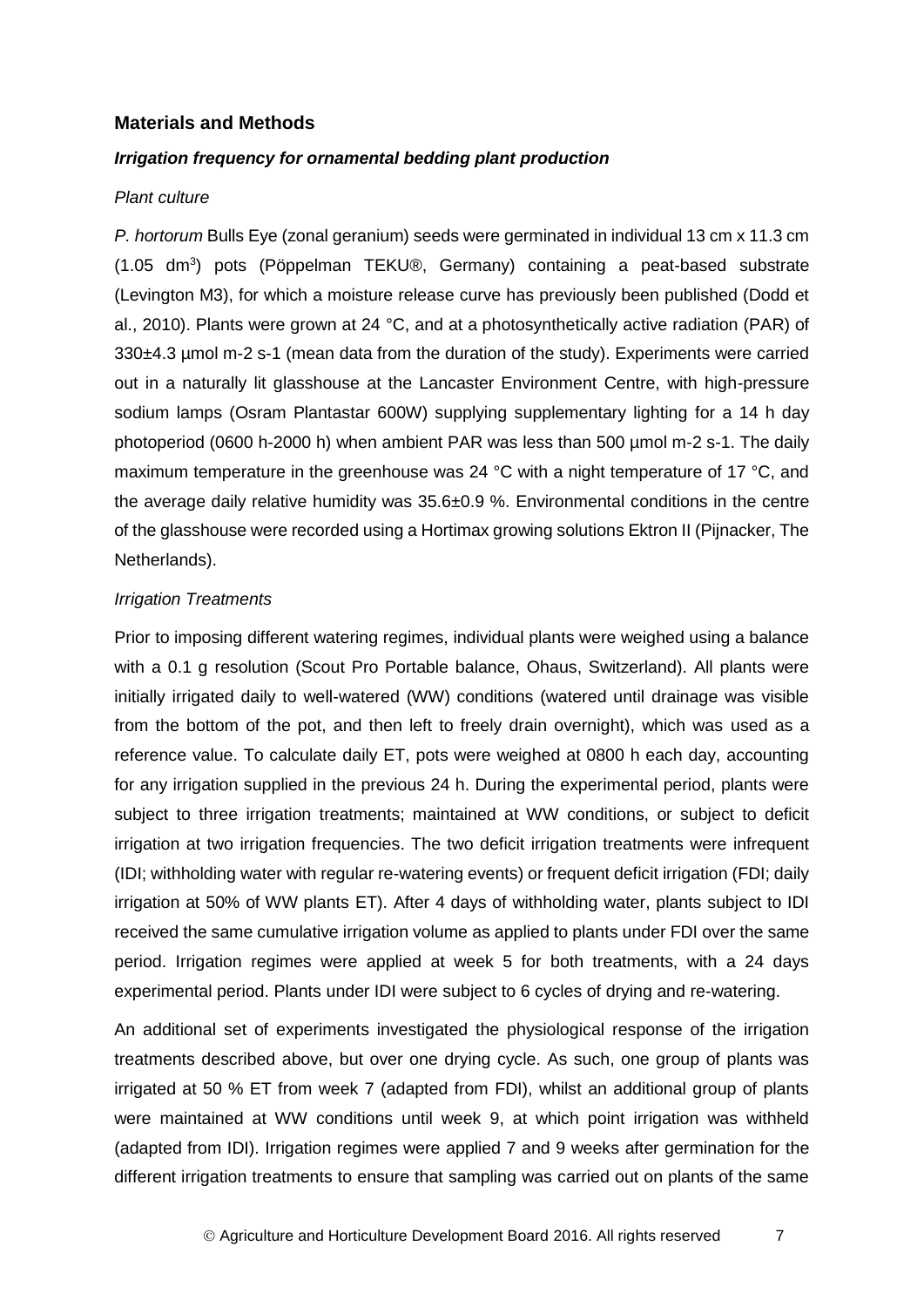chronological age, just prior to flowering, but also to ensure sampling was carried out at similar soil moisture availability.

#### *Physiological measurements*

Measurements of stomatal conductance (gs) were made between 1100 h and 1300 h on the youngest, fully expanded abaxial side of one leaf per plant using a porometer (Model AP4, Delta-T Devices, Cambridge, UK). Leaf water potential (Ψleaf) was determined immediately after sampling for gs on the same leaf as described previously (Scholander et al., 1965), using a pressure chamber (Model 3000F01 Plant Water Status Console; Soil Moisture Equipment Corp. Santa Barbara, CA, USA). After measuring Ψleaf, sap samples from each leaf were collected. Xylem abscisic acid [ABA]xyl was determined by radioimmunoassay with the MAC252 monoclonal antibody (Quarrie et al., 1988). Measurements of gs, Ψleaf and [ABA]xyl were carried out every 4 days from the beginning of the treatment period until the final day of Cycle 6.

#### *Plant biomass and morphology*

Canopy volume was measured at the end of each drying cycle to assess the overall compactness of each plant, which was measured as the total height, width and breadth of the plant. After physiological measurements, plant material was harvested and shoot fresh weight (FW), which was separated into leaf and stem, was measured. Leaf number was recorded, and leaf area mas measured using a leaf area machine (LI-3100C Area Meter, LI-COR Inc., Lincoln, NE, USA). Plant material was dried in an oven at 80°C until a constant mass to obtain dry weight (DW). Volumetric water content (θpot) was obtained gravimetrically by weighing the soil FW, and then re-weighing after oven drying. WUE was determined by the volume of water applied to produce the shoot dry biomass of each plant.

#### *Statistics*

Differences between soil water deficit regimes, and treatments on each day were evaluated by one-way analysis of variance (ANOVA) at p<0.05 using SPSS Statistics 20 (IBM). When ANOVA was significant, means were discriminated using Tukey's multiple comparison test. Where values were not normally distributed according to a Shapiro-Wilk test, data was Log transformed and re-tested. If values were again found not to be normally distributed, a nonparametric Kruskal-Wallace test was used to determine if significant differences occurred between treatments and days. Analysis of Covariance (ANCOVA) was used to determine whether irrigation regime affected relationships between soil and plant variables. Altered sensitivity of the y-variable to the x-variable is indicated by a significant interaction term. Where significant, regressions were fitted in Sigmaplot 8 (Systat Software Inc.).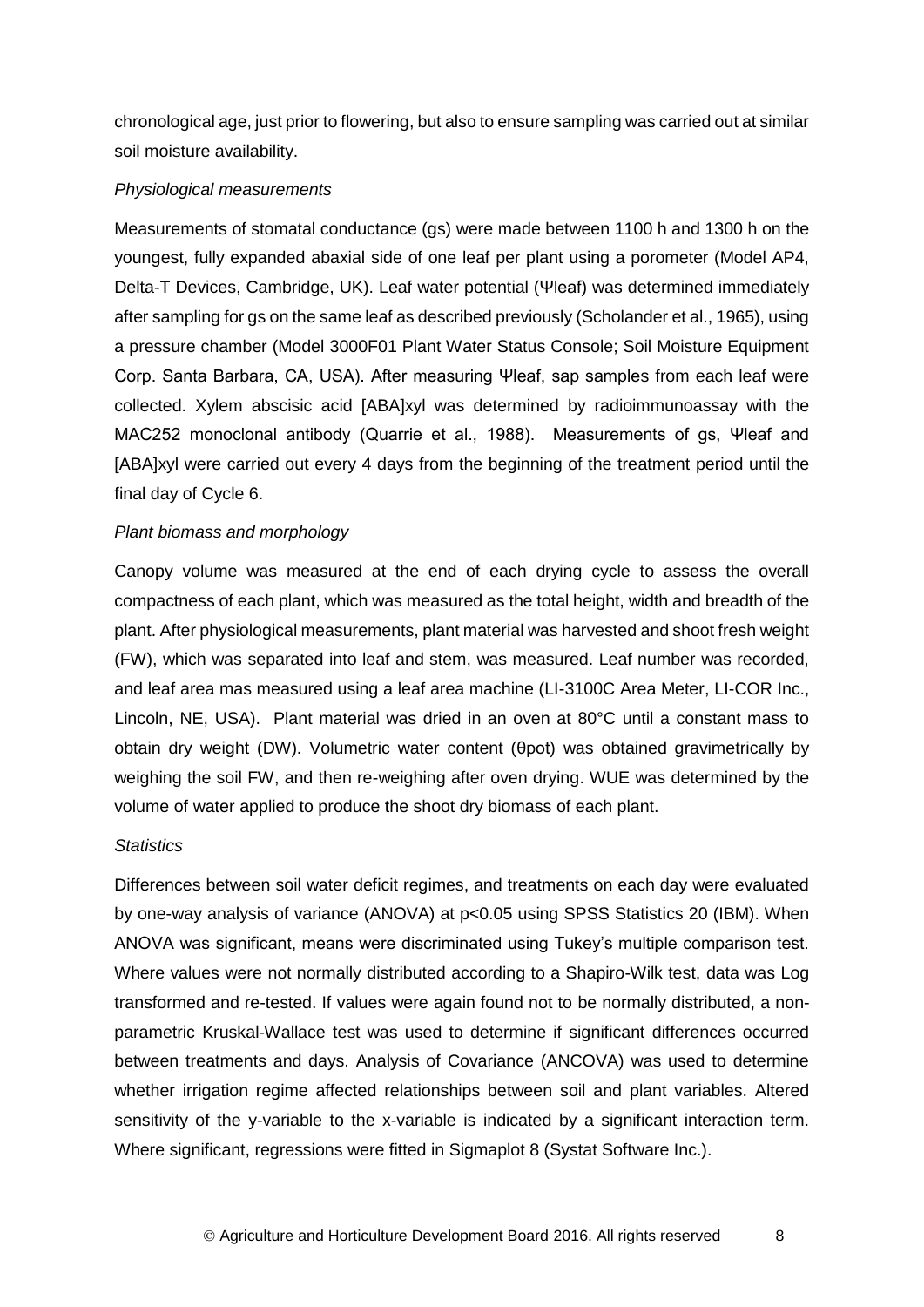### *A role for LEDs in ornamental plant production*

### *Plant culture*

*P. hortorum* Bulls Eye (zonal geranium) seeds were germinated in individual pots containing a peat based substrate (Levington M2) at 21.7 $\pm$ 0.5°C, and PAR of 200 µmol m<sup>-2</sup> s<sup>-1</sup>. Plants were irrigated daily. Experiments were carried out in the LED 4 CROPS applied research and knowledge transfer facility at Stockbridge Technology Centre (Fig. 2). LEDs provided a sole light source for a 16h day photoperiod (0600 h-2000 h). Plants were subject to either a white LED light (control) or different combinations of Blue (B) and Red (R) light; 100% B, 66% B, 33% B or 16% B.



**Figure 2.** Experimental set up using different proportions of blue (B) light at Stockbridge Technology Centre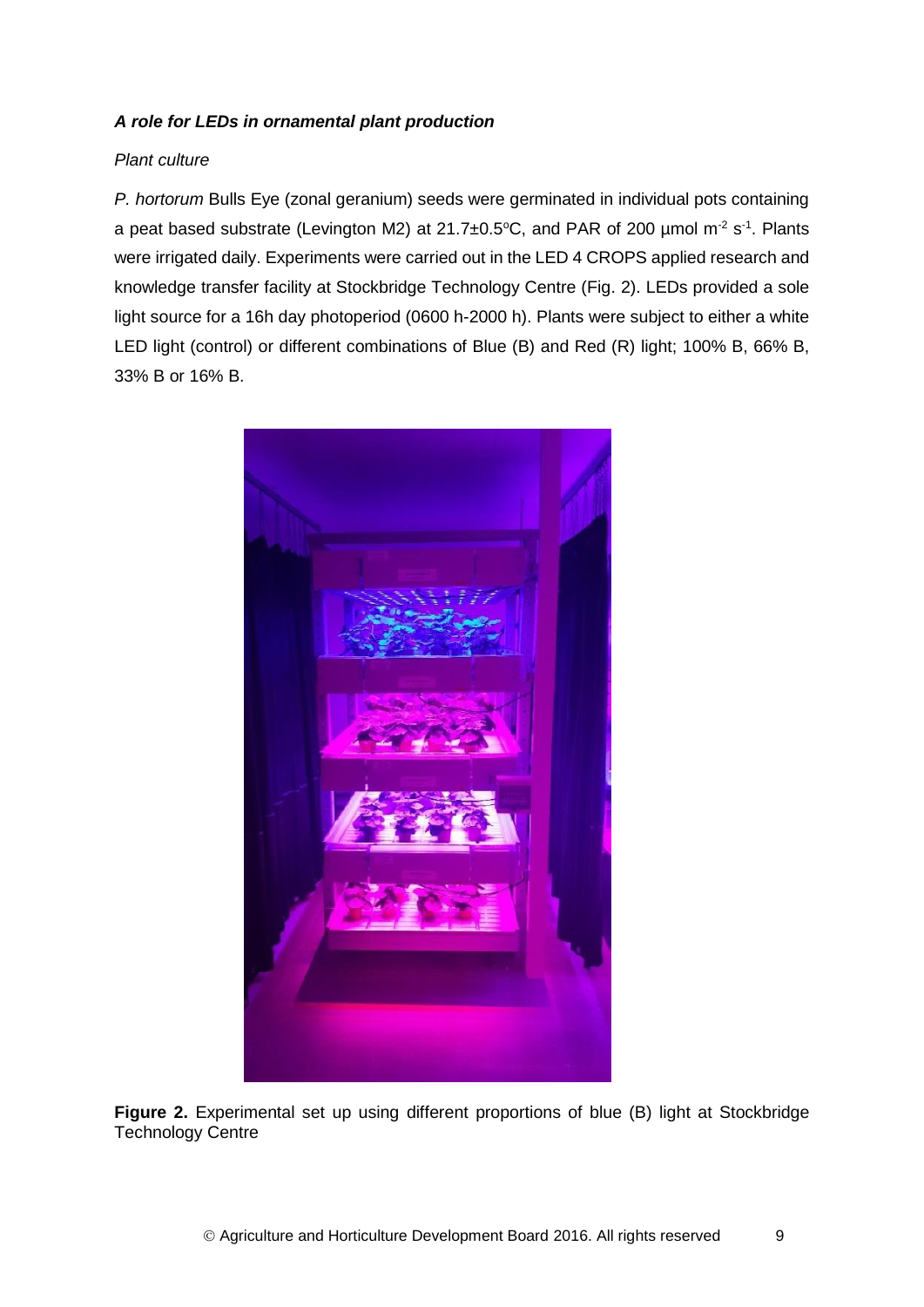#### *Physiological measurements*

*gs*, photosynthesis (*A*) and transpiration (*E*) were measured by infra-red gas analysis (6400 XT LI-COR Portable Photosynthesis System, LI-COR Inc., Lincoln, NE, USA). Measurements were carried out on the youngest, fully expanded abaxial side of per plant. Cuvette conditions were set to match environmental conditions within the research facility. Xylem sap were collected from individual leaves, and [ABA]<sub>xyl</sub> were determined by radioimmunoassay (Quarrie et al., 1988). Morphological traits of stomata on both the adaxial and abaxial leaf epidermis were determined by creating leaf imprints using super glue on glass microscope slides (Sampson, 1961). The youngest, fully expanded leaf was destructively sampled from three plants per light treatment. All measurements were made at a magnification of x10, and ten rectangular fields of view were photographed and used for counting per sample (Savvides et al., 2012).

### *Leaf pigment analysis*

Leaf anthocyanin concentrations were determined spectrophotometrically. Frozen leaf tissue (15-20 mg) was ground with 600 µl of 99%Methanol:1%HCl , and then incubated overnight at 4°C with gentle shaking. 400 µl of Milli-Q water was added followed by chloroform extraction. 300 µl of the supernatant was added to 500 µl 99%Methanol:1%HCl & Milli-Q water (60:40 v/v), and the absorbance was then measured at using a spectrophotometer. Anthocyanin absorbance  $(A_{530} - 0.25 A_{657})$  was used to calculate concentration of anthocyanin per gram FW (Jeong et al., 2010).

Leaf chlorophyll (*a* and *b*) and carotenoid concentrations were determined spectrophotometrically. Frozen leaf tissue was extracted in 2 ml DMSO for 2 h, and measured with a spectrophotometer at 750 nm, 665 nm, 649 nm and 480 nm. If absorbance values were >1, samples were diluted. Leaf pigment concentrations were calculated using the following equations (Sumanta et al., 2014) –

Chl *a* (µg ml<sup>-1</sup>) = (12.47\*A<sub>665</sub>)-(3.62\*A<sub>649</sub>)

Chl *b* (µg ml<sup>-1</sup>) = (25.06\*A<sub>649</sub>)-(6.5\*A<sub>665</sub>)

Carotenoids (µg ml-1 ) = ((1000\*A480)-(1.29\*Chl *a*)-(53.78\*Chl *b*))/220

#### *Biomass & growth parameters*

At the end of the experimental period, leaf area, petiole length and leaf angle from the stem were all measured on the youngest, fully expanded leaf. Plant volume was used to assess the overall compactness of each plant, which was measured as the height, width and breadth. Stem architecture was assessed by measuring internode number and internode length. Shoot FW, which was separated into leaf and stem, and root FW was measured. Leaf number was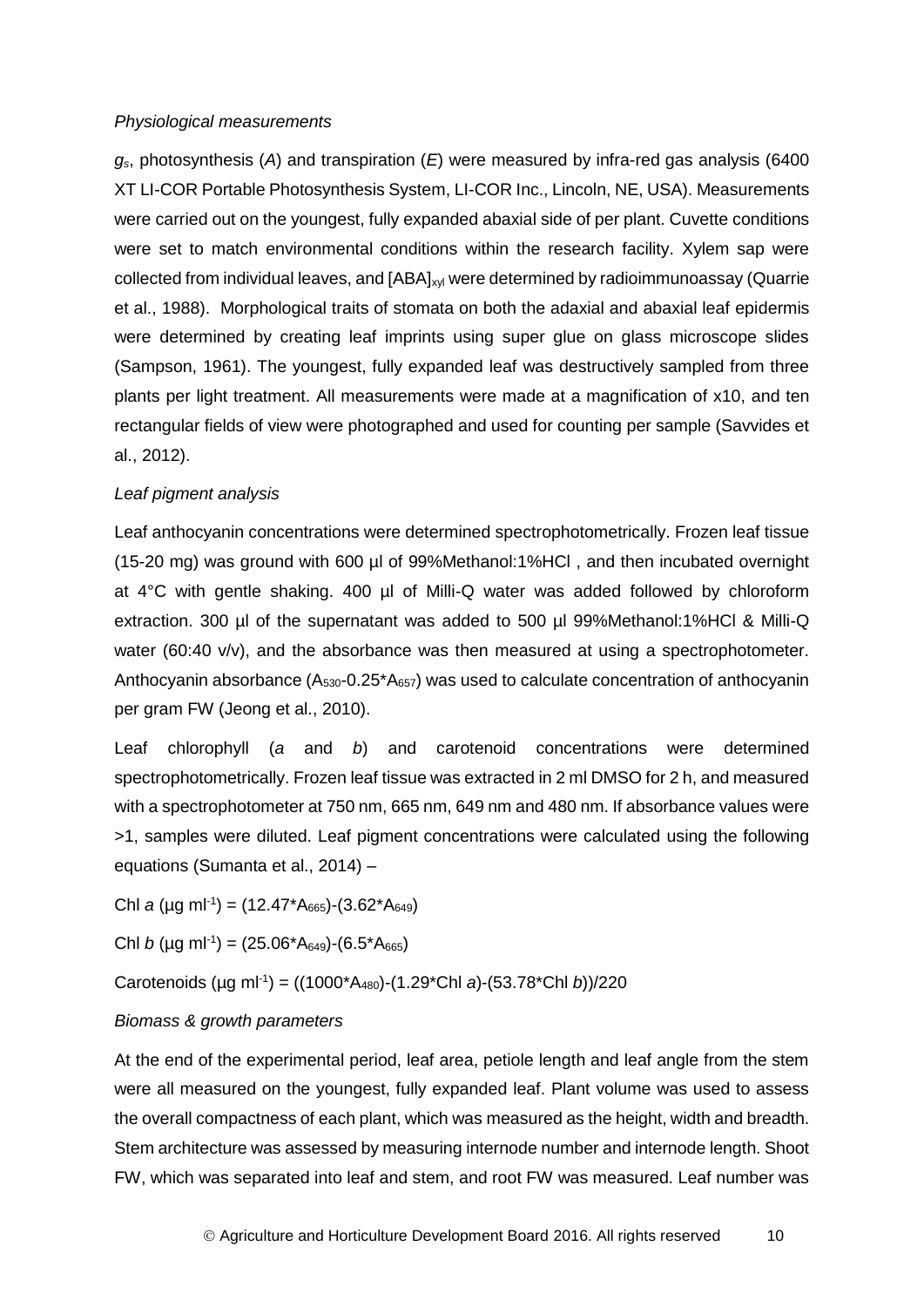recorded, and leaf area mas measured using a leaf area machine (LI-3100C Area Meter, LI-COR Inc., Lincoln, NE, USA). Plant material was dried in an oven at 80°C until a steady state was achieved. Samples were then re-weighed for plant DW.

### *Statistics*

Differences between light treatments were evaluated by one-way analysis of variance (ANOVA) at *p*<0.05 using SPSS Statistics 20 (IBM). When ANOVA was significant, means were discriminated using *Tukey's* multiple comparison test. Where values were not normally distributed according to a Shapiro-Wilk test, data was Log transformed and re-tested. If values were again found not to be normally distributed, a non-parametric Kruskal-Wallis test was used to determine if significant differences occurred between treatments and days. All graphs were created in Sigmaplot 8 (Systat Software Inc.).

## <span id="page-14-0"></span>**Results and Discussion**

## *Irrigation frequency for ornamental bedding plant production*

Both deficit irrigation treatment groups received 50% of WW plants ET demand (cumulatively at the same volume), but at different irrigation frequencies (Fig.3 a & b). Delaying the irrigation frequency resulted in IDI plants showing a series of increases in ET after re-watering (typically within 24 h), followed by a decrease over the subsequent 24 h (Fig. 3c). Plants under FDI showed a more stable rate of ET over the experimental period, albeit lower than WW plants. The peaks of ET under IDI suggest rapid (within 1-2 days) partial recovery of gas exchange upon re-watering.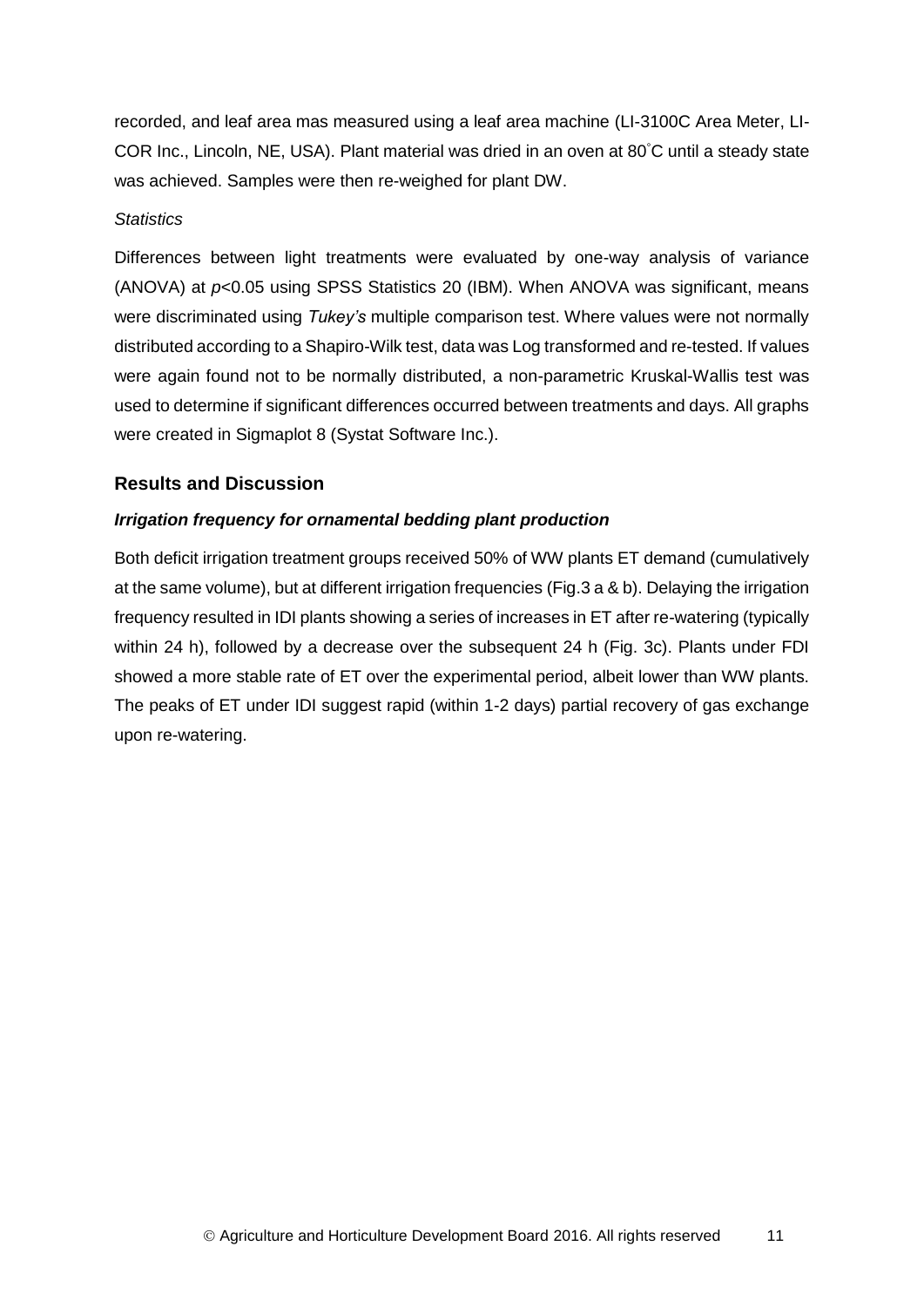

**Figure 3.** a) Volume of water applied per treatment per day; b) total volume of water applied to each treatment over the entire experimental period; c) daily evapotranspiration for *P. hortorum* plants subject to well watered conditions, frequent or infrequent deficit irrigation. Bars represent means  $\pm$  SEM (n=13). Vertical lines indicate each re-watering event for the IDI treatment, and each cycle is indicated by horizontal lines.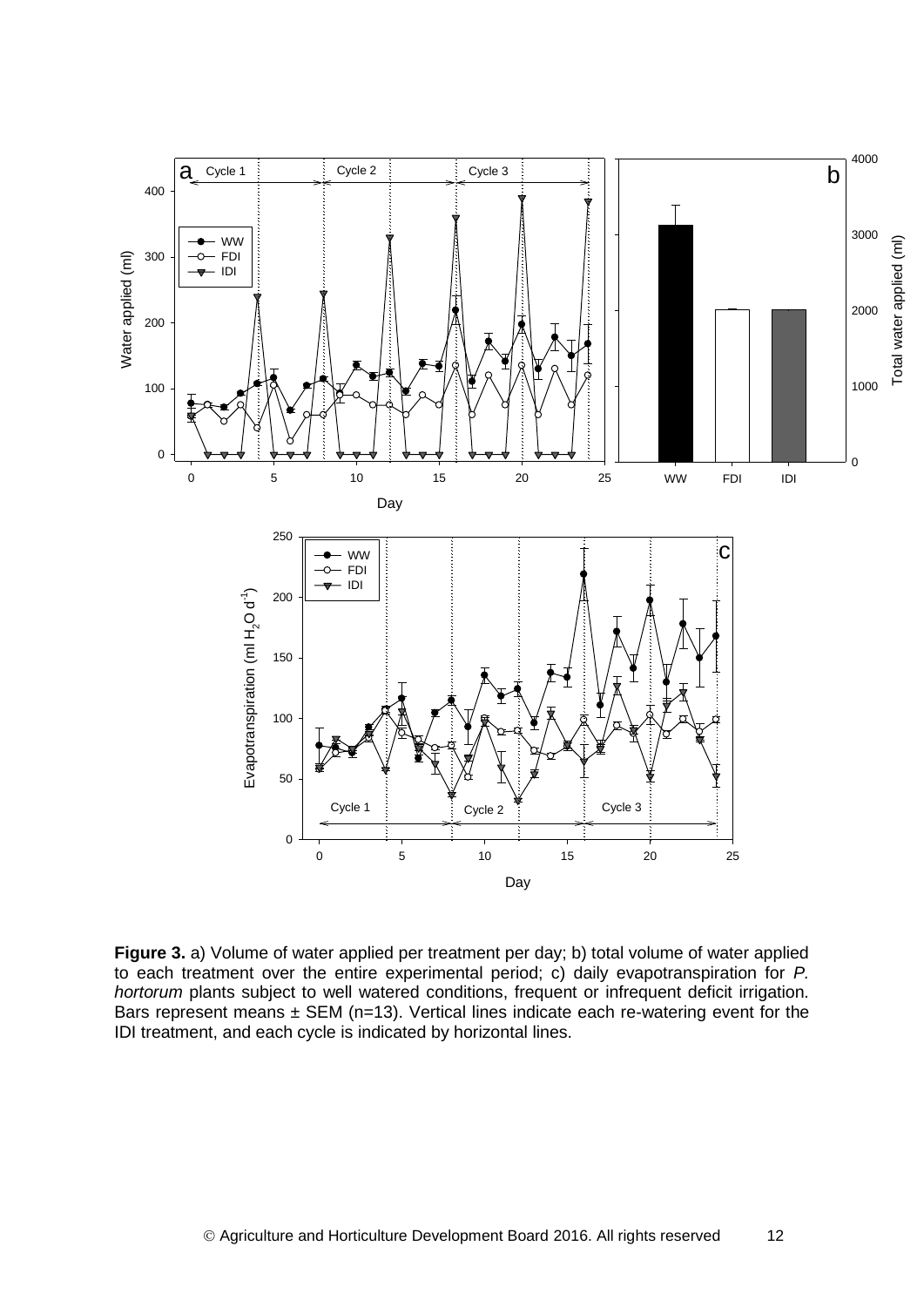Stomatal closure of *P. hortorum* is a well characterised response to soil drying, which is tightly regulated to limit water loss (Alvarez et al., 2013, Sanchez-Blanco et al., 2009). Stomatal closure occurred as soil moisture decreased under both deficit treatments (Fig. 4), but  $q_s$ decreased earlier under IDI. This is likely due to the initially quicker depletion of soil moisture and length of time irrigation was with-held under IDI. Leaf water status can provide a valuable indicator of plant stress, as well as having a role in stomatal regulation (Buckley, 2005). Although initially all treatments showed similar  $\Psi_{\text{leaf}}$ , by Day 10 plants subject to IDI began to show reductions in  $\Psi_{\text{leaf}}$ , and by Day 12 was lower than FDI plants, which was maintained over the rest of the sampling period (albeit not significantly different from WW plants). This was in contrast to FDI, where the slower imposition of soil drying, along with regular rewatering and the more gradual reductions in *g<sup>s</sup>* may have acted to maintain a more positive  $\Psi_{\text{leaf}}$  (Fig. 4).



**Figure 4.** a) Stomatal conductance  $(g_s)$ ; and b) leaf water potential  $(\Psi_{\text{leaf}})$  every two days (n=4) of *P. hortorum* plants subject to well-watered (WW) conditions, frequent (FDI) or infrequent (IDI) deficit irrigation. Data are means  $\pm$  SEM (n=4). Vertical lines indicate each rewatering event for the IDI treatment, and each Phase is indicated by horizontal lines. Different letters indicate significant differences between irrigation treatments on each day according to a one-way ANOVA (p<0.05).

Significant differences in growth and biomass between WW plants and those under the two deficit irrigation treatments were detected by Day 12 (Fig. 5), and by Day 24, IDI plants also had significantly smaller biomass than FDI plants. This implies that prolonged periods of withholding irrigation eventually decreased plant growth. Smaller, compact plants are favourable for their aesthetic value, and because they are more suitable for transport (Cameron et al., 2008). Regulating growth via irrigation frequency may reduce the use of chemical growth retardants. Delaying irrigation frequency also had no negative effect on foliar quality (as indicated by leaf anthocyanin concentration; Fig. 6a). Thus ornamental value can be increased by altering (deficit) irrigation frequency.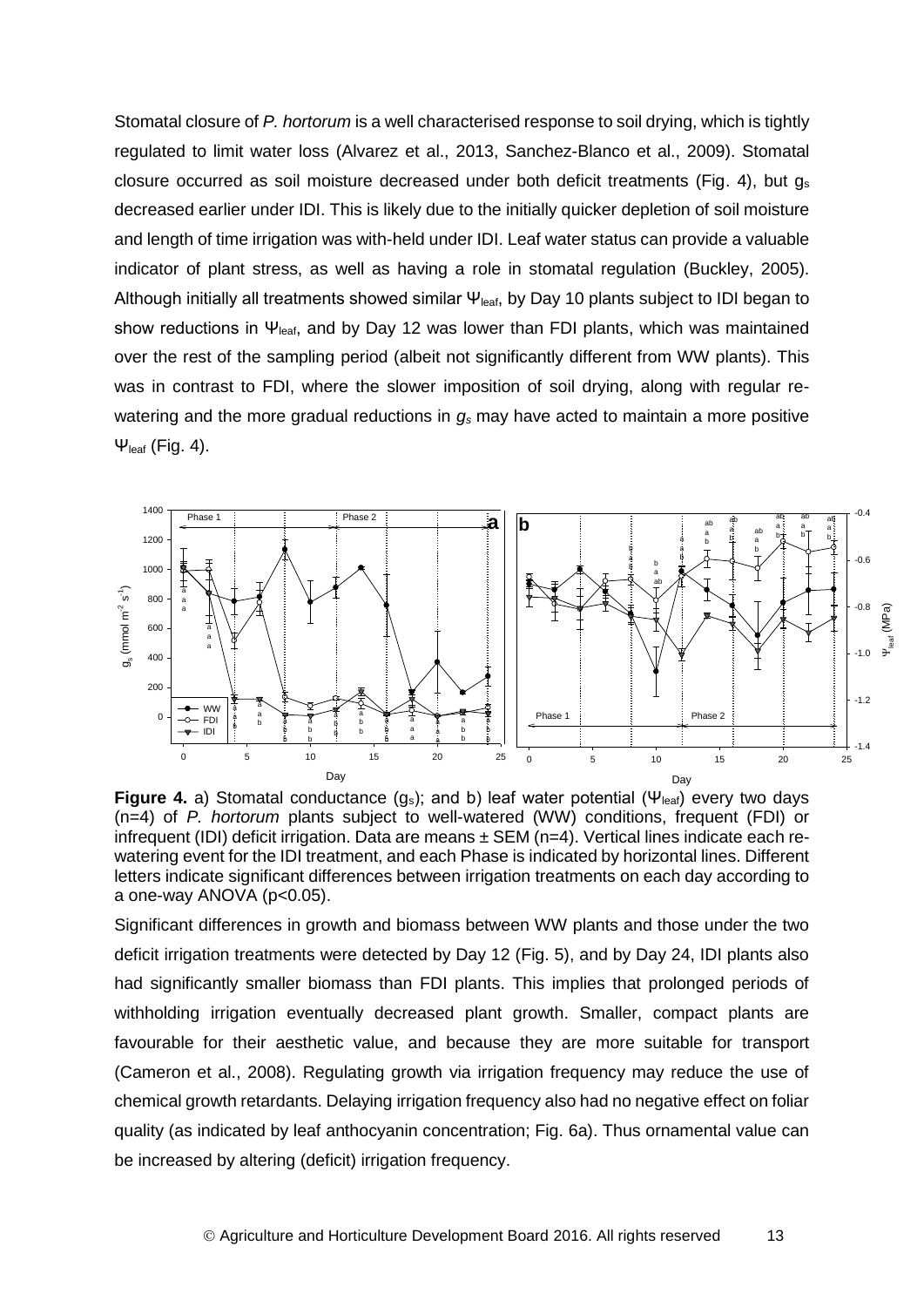![](_page_17_Figure_0.jpeg)

**Figure 5.** a) Canopy volume; b) shoot fresh weight (FW); c) shoot dry weight (DW); d) leaf FW; e) leaf area; f) root FW every two-four days of *P. hortorum* plants subject to well-watered conditions, frequent (FDI) or infrequent (IDI) deficit irrigation. Bars represent means ± SEM (n=4-5). Different letters indicate significant differences between irrigation treatments on each day according to a one-way ANOVA (p<0.05). Vertical lines indicate each re-watering event for the IDI treatment, and each cycle is indicated by horizontal lines.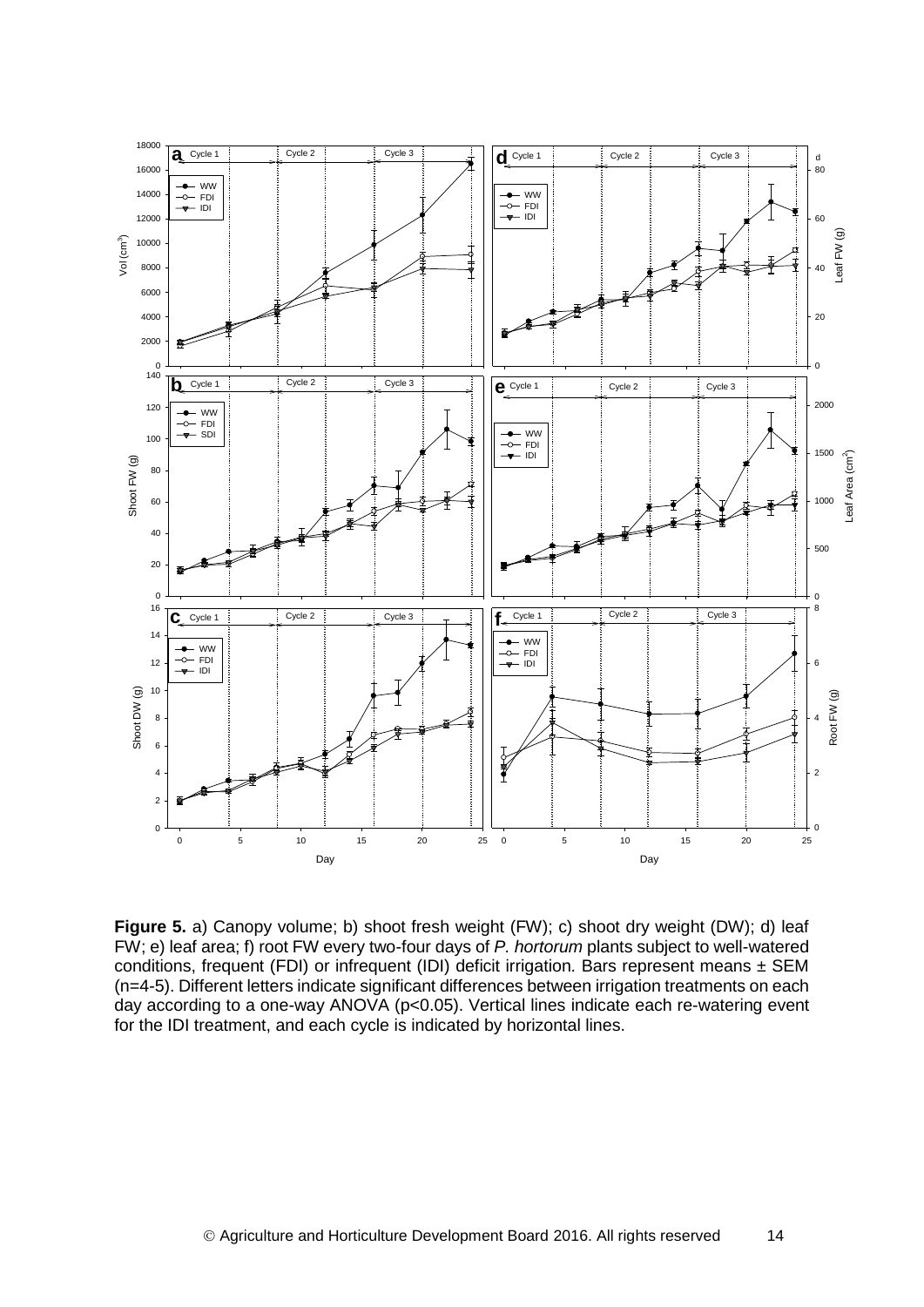Over the experimental period, two distinct periods of plant WUE were observed. Initially, both IDI and FDI plants had higher WUE than WW plants (Fig. 6b). However, after Day 12 there was a large reduction in WUE in both IDI and FDI treatments. Thus applying 50 % ET (either frequently or infrequently) over a longer period of time does limit WUE by decreasing biomass, but over the short-term it can significantly increase water productivity. While this is important for a broader understanding of the effects of irrigation frequency, biomass alone has less importance than the overall quality of an ornamental species. Therefore, it is clear from this study that irrigation volume can be decreased whilst maintaining foliar quality and increasing canopy compaction, thereby increasing the ornamental value of the plant, reducing irrigation costs, and ultimately increasing the sustainability of irrigation practices. If this irrigation strategy is used on a commercial scale, there may be significant environmental and economic benefits for the growers.

![](_page_18_Figure_1.jpeg)

**Figure 6.** a) Leaf anthocyanin concentration every four days; b) water use efficiency (WUE) every two days of *P. hortorum* plants subject to well-watered conditions, frequent (FDI) or infrequent (IDI) deficit irrigation. Bars represent means  $\pm$  SEM (n=4). Different letters indicate significant differences between irrigation treatments on each day according to a one-way ANOVA (p<0.05). Vertical lines indicate each re-watering event for the IDI treatment, and each cycle is indicated by horizontal lines.

To further understand the physiological responses, the different deficit irrigation frequency treatments were adapted to allow measurements during a single drying period. Withholding irrigation significantly reduced substrate Gravimetric Water Content (GWC) within 24 hours, whilst irrigating at a fraction of crop ET resulted in a more constant GWC over the sampling period (Fig. 7).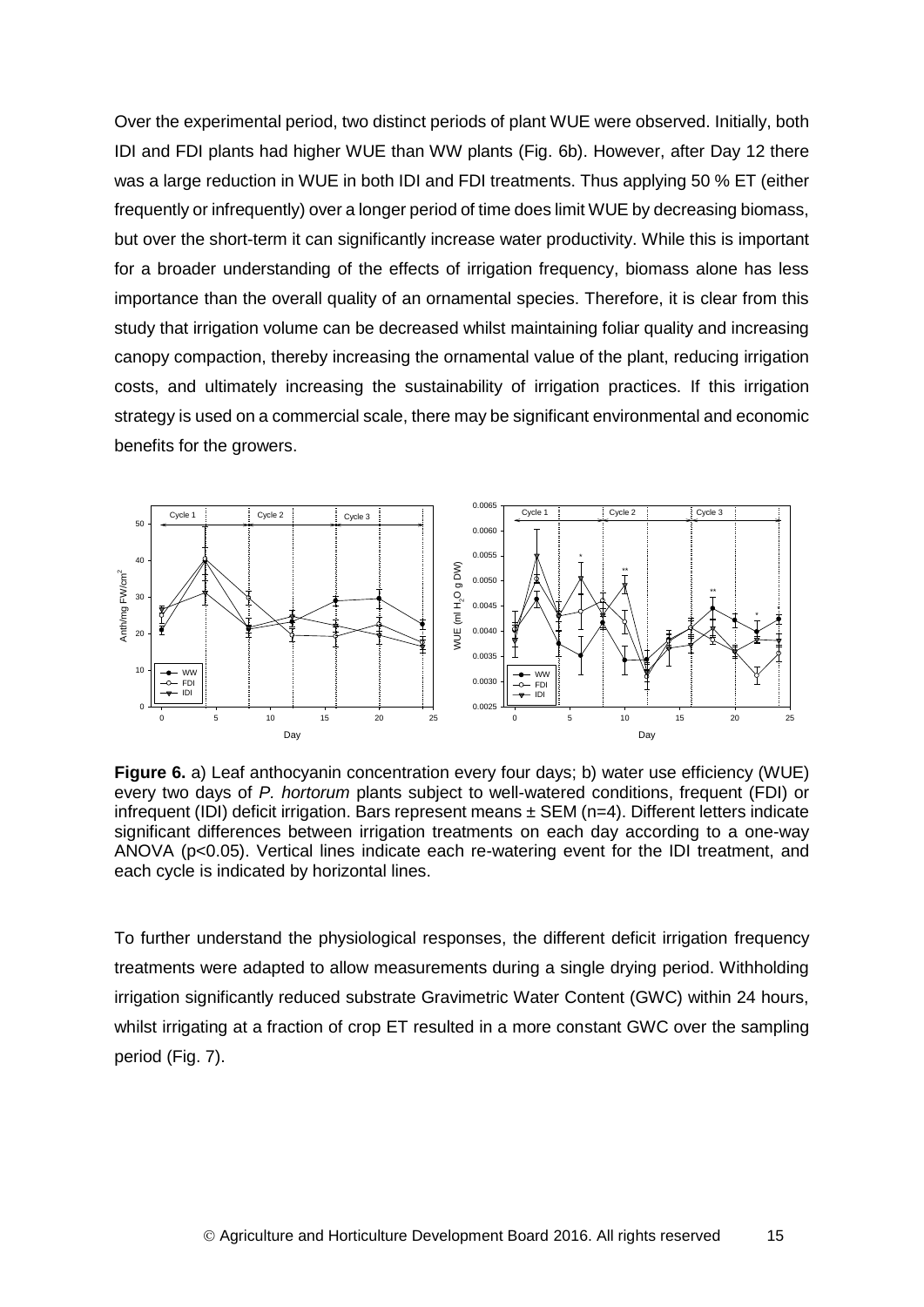![](_page_19_Figure_0.jpeg)

![](_page_19_Figure_1.jpeg)

Stomatal closure of *P. hortorum* under both deficit irrigation treatments was strongly associated with decreased GWC (Fig. 8), with a similar relationship between the two irrigation treatments (no significant treatment x GWC interaction). Consequently, there was a difference between irrigation treatments in the response of  $\Psi_{\text{leaf}}$  to GWC, such that  $\Psi_{\text{leaf}}$  decreased when irrigation was withheld, but no significant relationship was found in plants irrigated at a fraction of crop ET (significant treatment x GWC interaction; Fig. 9). These results are consistent with findings from the longer term irrigation frequency experiments, but the lack of a consistent trend for  $\Psi_{\text{leaf}}$  suggests it isn't the key regulator of  $g_s$ .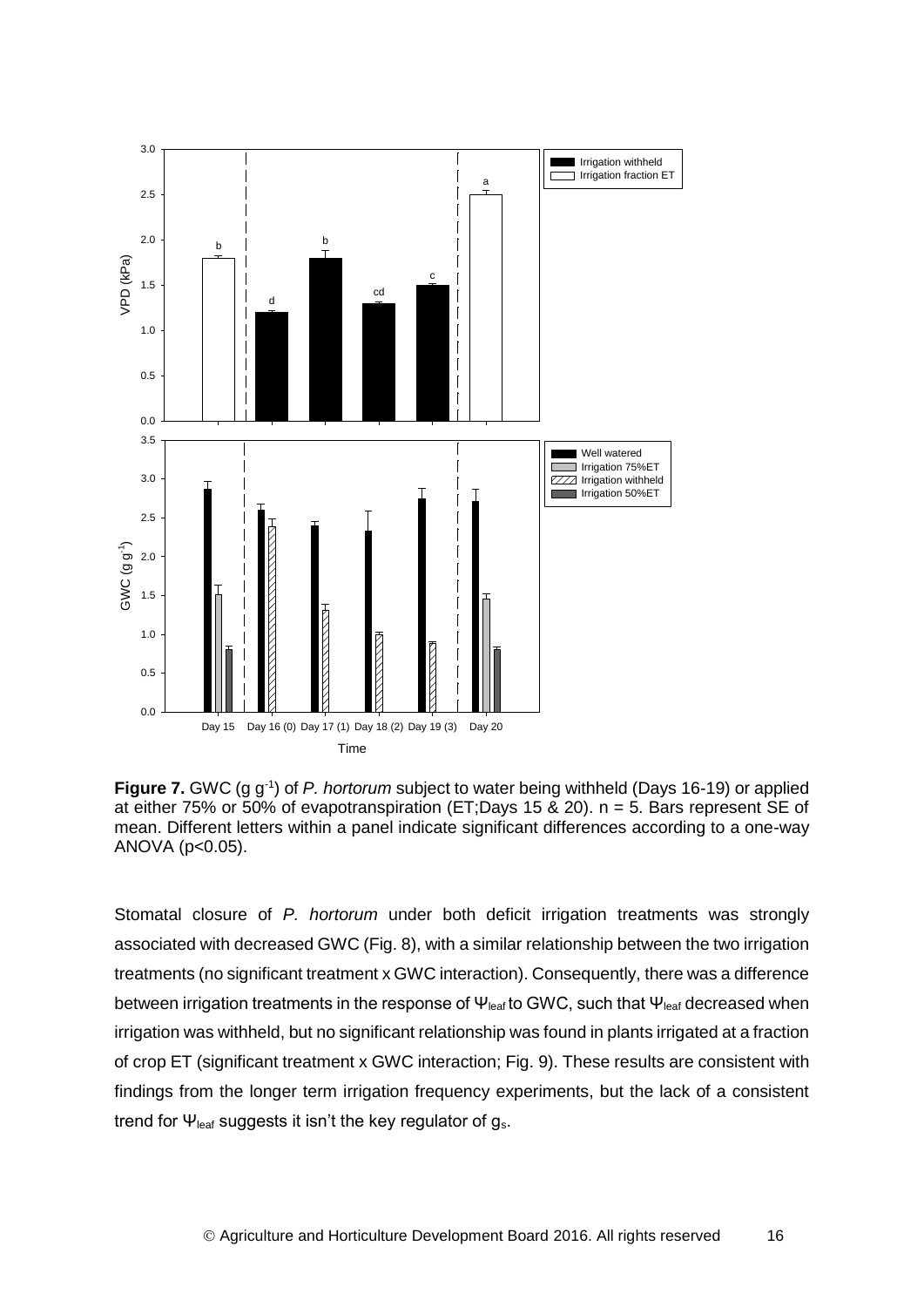![](_page_20_Figure_0.jpeg)

**Figure 8.** Log stomatal conductance (*gs*) of *P. hortorum* in drying substrate under different soil water deficit regimes. Closed symbols show data from plants subject to irrigation being withheld (n= 38); open symbols show data from plants where irrigation was applied at a fraction of plant evapotranspiration (ET; either 75% or 50%) (n= 28). Data points are individual samples, single regression lines fitted and p value is reported. P values from ANCOVA also reported.

![](_page_20_Figure_2.jpeg)

**Figure 9.** Leaf water potential (ψleaf) of *P. hortorum* in drying soil under different water deficit regimes. Closed symbols show data from plants subject to irrigation being withheld (n= 38); open symbols show data from plants where irrigation was applied at a fraction of plant evapotranspiration (ET; either 75% or 50%) (n= 28). Data points are individual samples, regressions lines fitted and P values reported. ANCOVA between the two treatments is reported.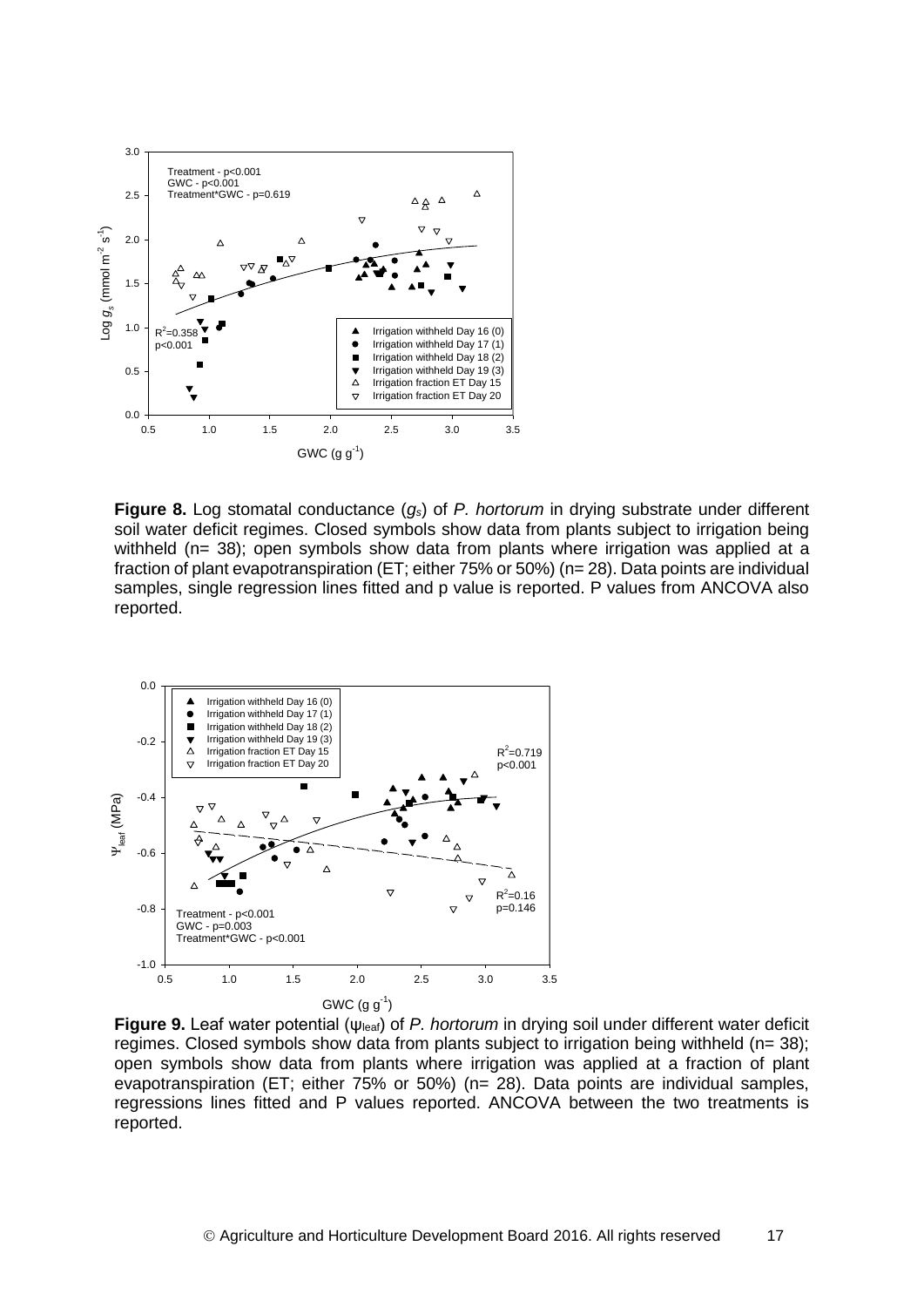Further analysis showed that [ABA]<sub>xyl</sub> increased significantly with decreased GWC under both deficit irrigation treatments (Fig. 10). However, when irrigation was applied at a fraction of crop ET, there was an attenuated  $[ABA]_{x}$  response compared to when irrigation is withheld (significant treatment x GWC interaction). Stomatal conductance declined similarly with increasing  $[ABA]_{xyl}$  (Fig. 11) under both water deficits (no significant treatment x ABA interaction). These findings suggest that ABA has an important role in regulating stomata under soil drying, and is likely involved in the underlying physiological mechanisms that regulate growth in *P. hortorum*.

![](_page_21_Figure_1.jpeg)

**Figure 10.** Log abscisic acid ([ABA]xyl) of *P. hortorum* in drying soil under different soil water deficit regimes. Closed symbols show data from plants subject to irrigation being withheld (n= 38); open symbols show data from plants where irrigation was applied at a fraction of plant evapotranspiration (ET; either 75% or 50%) (n= 23). Data points are individual samples, regressions lines fitted and P values reported. ANCOVA between the two treatments is reported.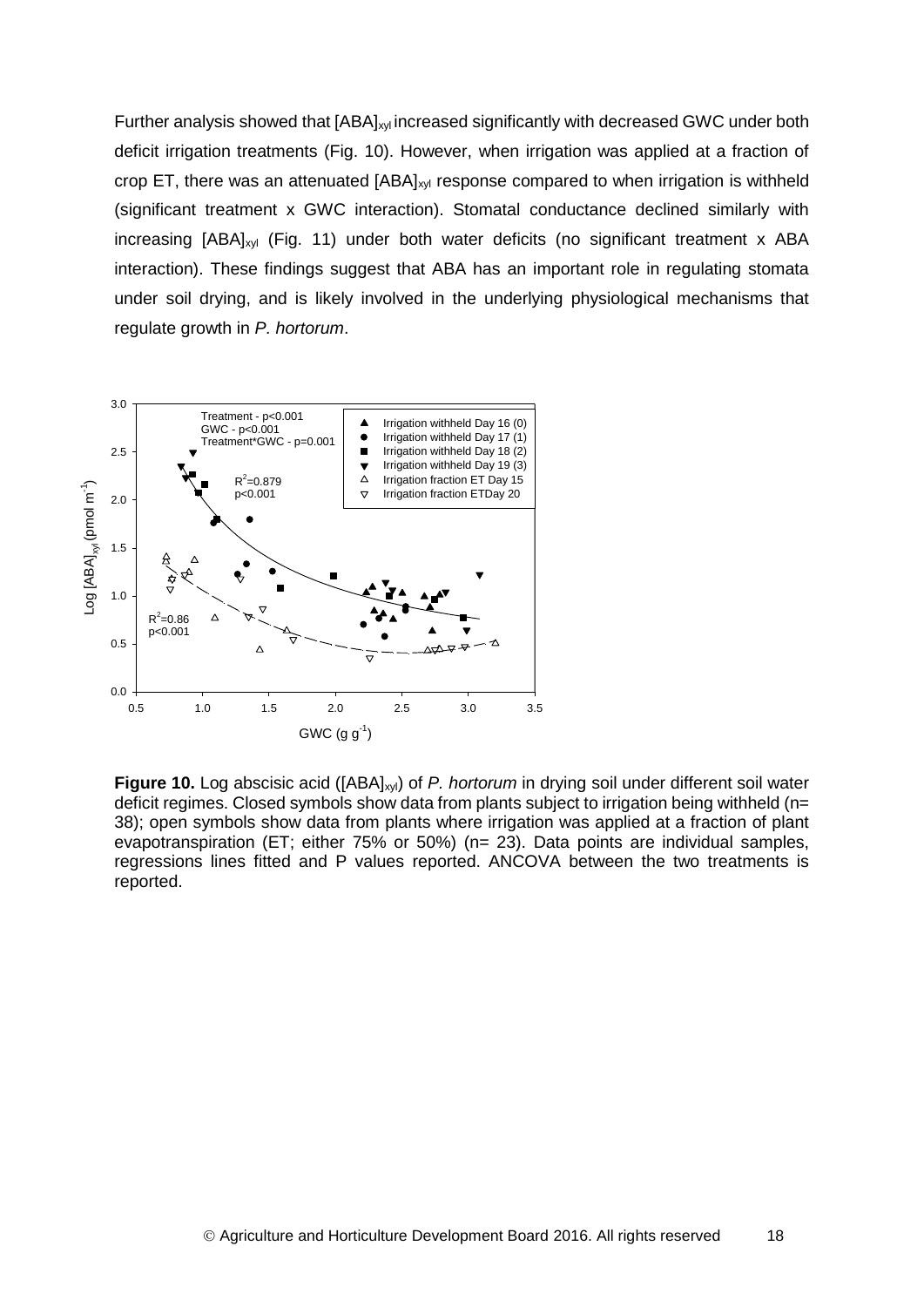![](_page_22_Figure_0.jpeg)

**Figure 11.** Log stomatal conductance *(gs*) of *P.hortorum* in response to log xylem sap abscisic acid ([ABA]<sub>xyl</sub>) under different water deficit regimes. Closed symbols show data from plants subject to irrigation being withheld ( $n=$  38); open symbols show data from plants where irrigation was applied at a fraction of plant evapotranspiration (ET; either 75% or 50%) (n= 23). Data points are individual samples, a single regression line is fitted and P value reported. ANCOVA between the two treatments is reported.

#### *A role for LEDs in ornamental plant production*

Plants grown under 66% B showed the highest rate of photosynthesis (*A)*, stomatal conductance (*gs*) and transpiration (*E)*, which was significantly higher than plants grown under 100% B or white light (Fig. 12). With the exception of 100% B, *A*, *g<sup>s</sup>* and *E* decreased as the percentage of B decreased. Plants grown under 66% B showed the highest whole plant transpiration rate, consistent with published findings, although this was not significantly different from plants grown under the other light sources (Fig. 12). Intrinsic WUE was highest under 100% B, but not significantly different from other treatments (Table 1). No significant differences in [ABA]<sub>xyl</sub> were found between plants grown under any of the light sources (Table 1). No significant differences were found in adaxial, abaxial or total stomatal density (SD) between plants grown under any light treatment (Table. 1). The results above highlight that by altering the proportion of B:R, there may be significant changes in the leaf gas exchange. This is an important consideration for growers due to the impact this may have on plant growth and water use.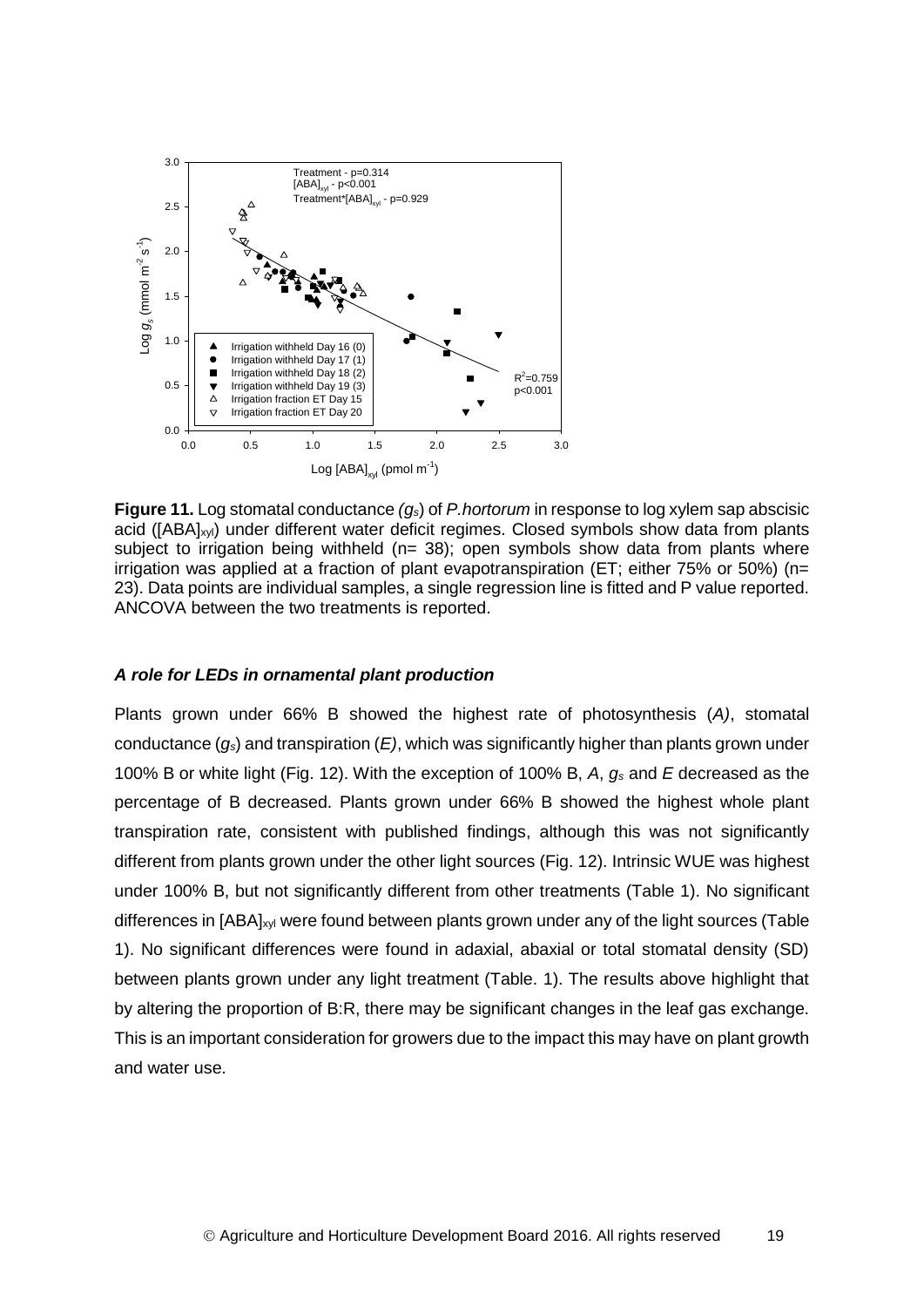![](_page_23_Figure_0.jpeg)

**Figure 12. a**) Whole plant transpiration rate; and leaf b) photosynthesis (*A*); c) transpiration (*E*); and d) stomatal conductance (gs) of *P. hortorum* plants grown under different percentages of blue light (B). Different letters indicate significant differences according to a one-way ANOVA ( $p < 0.05$ ). Bars represent means  $\pm$  SEM ( $n = 6$ ).

**Table 1.** iWUE and [ABA]<sub>xyl</sub> (n=6), adaxial and abaxial stomatal density (n=10), total leaf chlorophyll, carotenoids and anthocyanin concentration (n=5) of *P. hortorum* plants subject to different percentages of blue light (B). Different letters within a column indicate significant differences according to a one-way ANOVA (p<0.05). Data are means ± SEM.

|       | <b>iWUE</b>                     | $[ABA]_{xyl}$    | <b>Adaxial SD</b> | <b>Abaxial SD</b> | <b>Total Chl</b>   | <b>Carotenoids</b> | Anthocyanin        |
|-------|---------------------------------|------------------|-------------------|-------------------|--------------------|--------------------|--------------------|
| Light | (mmol<br>mol<br>$m^{-2} s^{-1}$ | (nM)             | (No.)             | (No.)             | (mg g FW)          | $(mq\ q\ FW)$      | (mg g FW)          |
| 100%B | $56.8 \pm 16.6a$                | $4.16 \pm 1.12a$ | $13.97 \pm 0.86a$ | $5.27 \pm 0.92a$  | $0.86 \pm 0.09$    | $0.36 \pm 0.02a$   | $3.04 \pm 0.54$    |
| 66%B  | $30.0 + 2.7a$                   | $2.37 \pm 0.81a$ | $14.83 \pm 0.03a$ | $4.43 \pm 0.13a$  | $1.35 \pm 0.07a$   | $0.42 \pm 0.01a$   | $4.66 \pm 0.63$ ab |
| 33%B  | $40.1 \pm 6.7a$                 | $6.94 \pm 1.20a$ | 13.60±0.32a       | $5.47 \pm 0.09a$  | $1.28 \pm 0.10a$   | $0.41 \pm 0.03a$   | $6.60 \pm 1.02a$   |
| 16%B  | $43.4 \pm 8.2a$                 | $6.08 \pm 1.65a$ | $14.40 \pm 0.51a$ | $4.63 \pm 0.29a$  | $1.27 \pm 0.08a$   | $0.99 + 0.01a$     | $4.32 \pm 0.34$ ab |
| 7%B   | $46.5 + 4.3a$                   | $6.02 \pm 1.43a$ | $13.73 \pm 0.69a$ | $5.50+0.72a$      | $1.16 \pm 0.06$ ab | $0.78 \pm 0.01a$   | $4.38 \pm 0.98$ ab |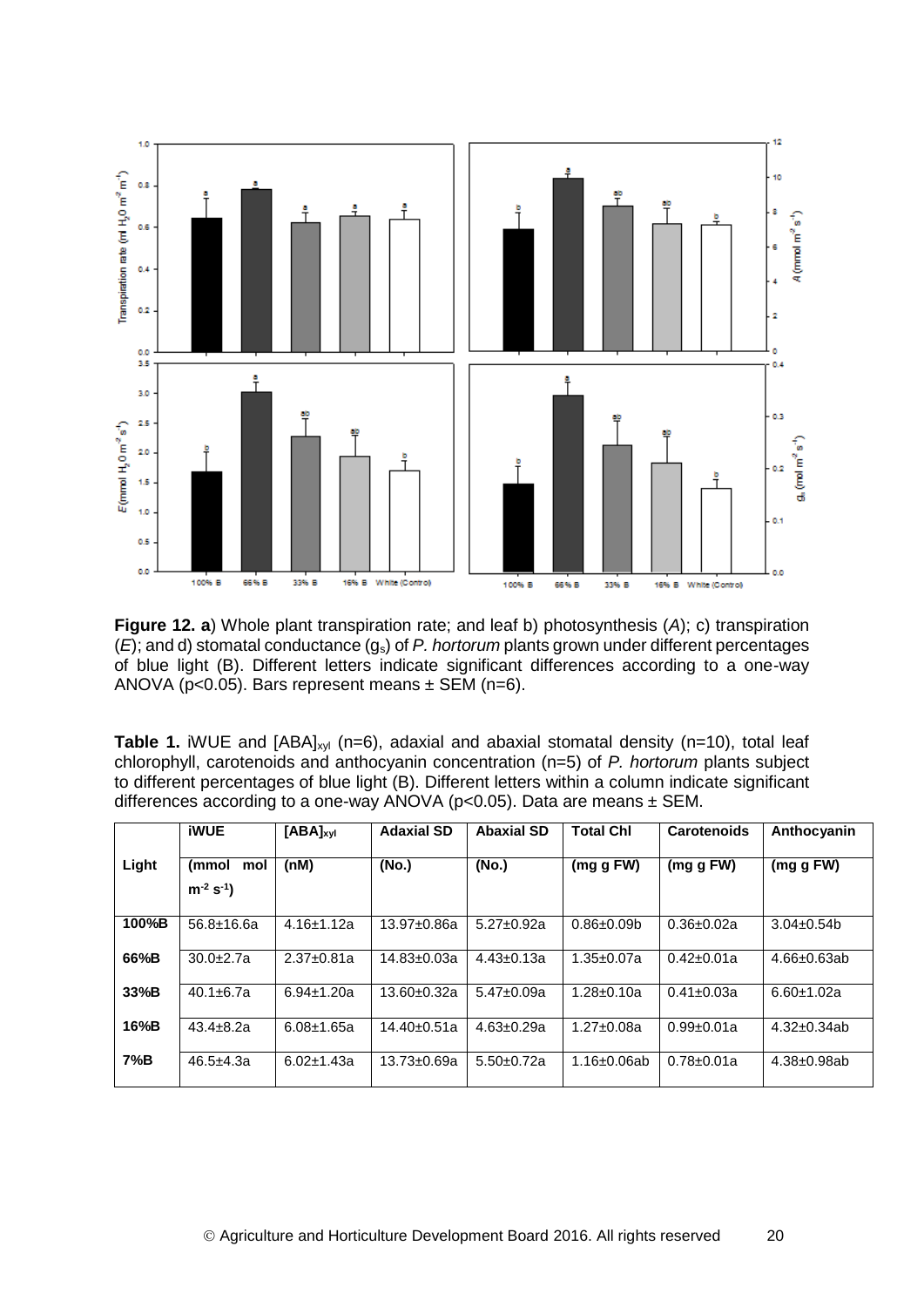Leaf chlorophyll concentration of plants grown under 66% B was significantly higher than plants subject to 100% B, whilst no variation in the concentrations of carotenoids was found (Table 1). Leaf anthocyanin concentrations were highest in plants grown under 33% B (Table 1), which was significantly higher than plants grown under 100%B (which showed the lowest leaf anthocyanin concentrations), consistent with visual inspection of the plants (Fig. 13). As the anthocyanic region (the 'zonal band') of the leaf of ornamental value, this highlights that the quality of the plant can be increased by altering the percentage of B.

![](_page_24_Picture_1.jpeg)

**Figure 13.** Zonal banding of leaves of plants grown under different percentages of blue light (B). Percentage of B that each plant was grown under is indicated above each leaf.

Plant morphology was significantly affected by the percentage of B. Plants grown under white light were biggest in all morphological parameters measured (Fig. 14, Table 2). Plants grown under 66% B had the lowest biomass accumulation, with the smallest overall volume, shoot, leaf and stem FW and DWs, leaf area and plant height, and thus produced the most compact canopy (Fig. 14, Table 2). Plants grown under 33% B and 16% B were similar in all morphological parameters to 66% B, but had a larger leaf area and thus an increase in canopy size. Thus it is clear that a combination of both B and R is required for optimal plant production, and can increase ornamental value of the plants compared to conventional, white light (Fig. 14, Table 2).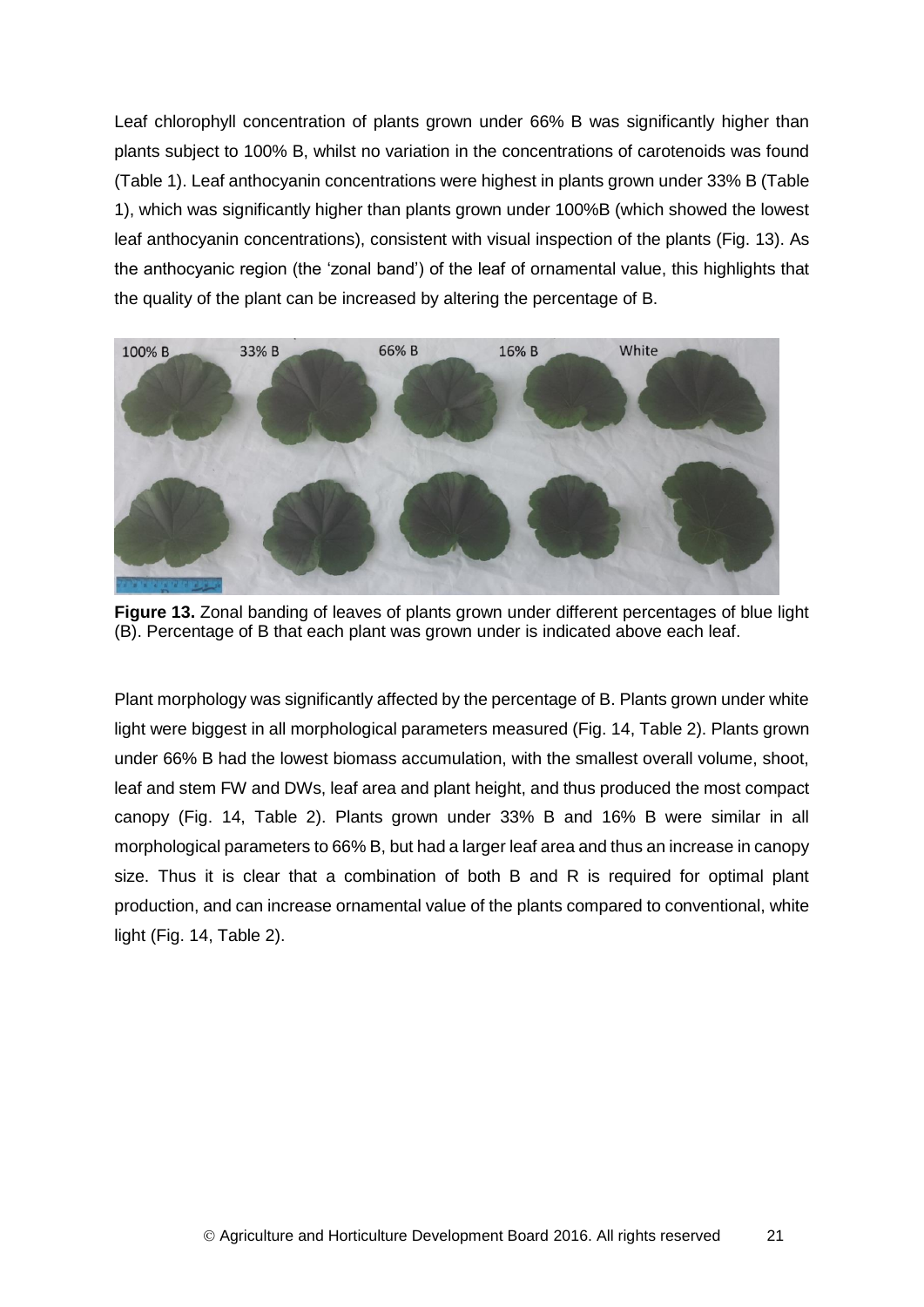![](_page_25_Figure_0.jpeg)

![](_page_25_Figure_1.jpeg)

Figure 14. a) Plant canopy volume; b) plant height; c) leaf area; d) leaf angle; and e) morphology of *P. hortorum* plants grown under different percentages of blue light (B). Different letters indicate significant differences according to a one-way ANOVA (p<0.05). Bars represent means  $\pm$  SEM (n=6).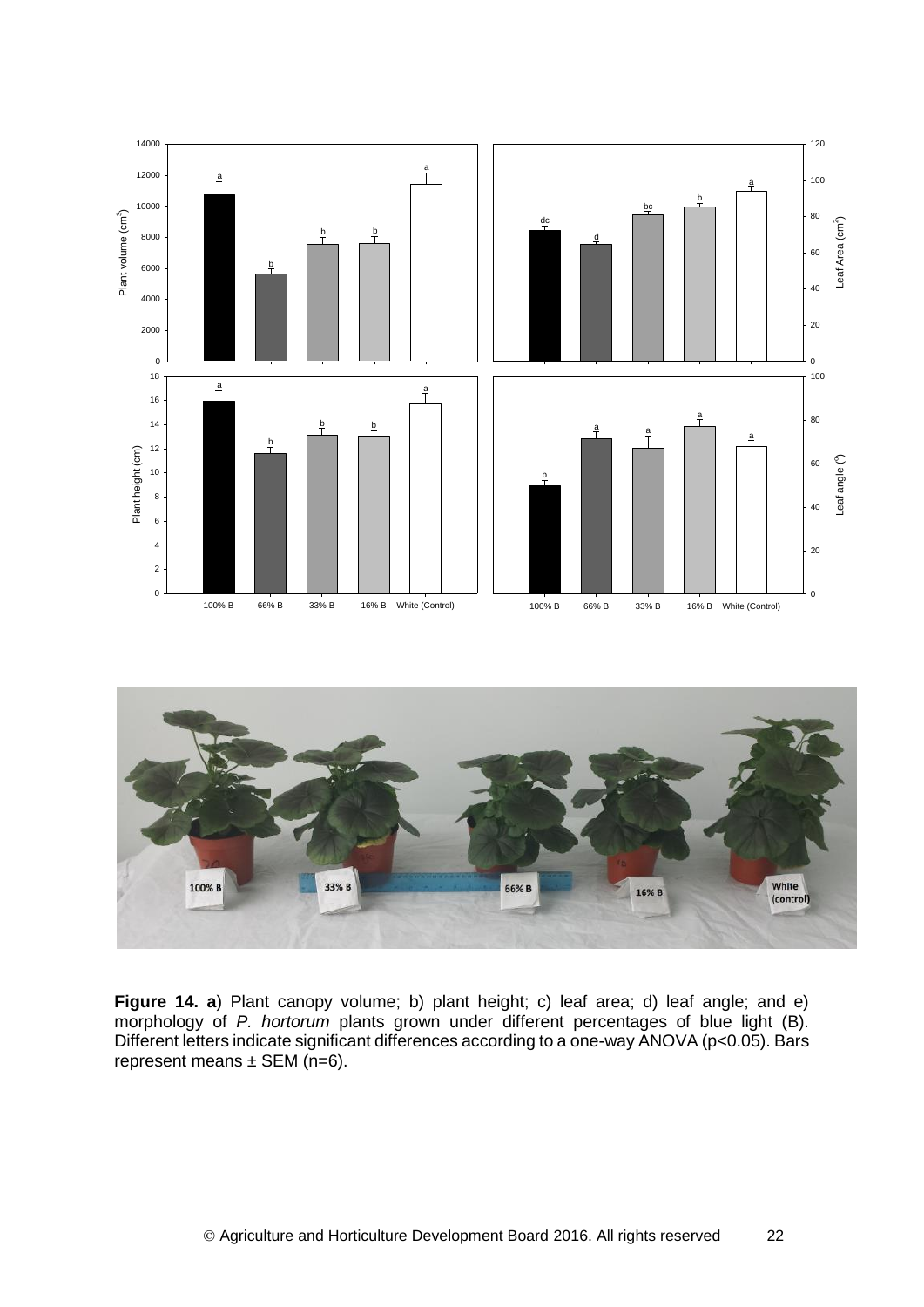**Table 2.** Shoot, leaf, stem and root fresh weight (FW) and dry weight (DW) of *P.hortorum* plants subject to different percentages of blue light (B). Different letters within a column indicate significant differences according to a one-way ANOVA ( $p$ <0.05). Data are means  $\pm$ SEM (n=6).

| Light     | <b>FW</b><br>Shoot | <b>Shoot</b>     | Leaf FW (g)      | <b>DW</b><br>Leaf | <b>FW</b><br><b>Stem</b> | <b>Stem DW</b>  | <b>FW</b><br>Root | Root DW         |
|-----------|--------------------|------------------|------------------|-------------------|--------------------------|-----------------|-------------------|-----------------|
|           | (g)                | DW(g)            |                  | (g)               | (g)                      | (g)             | (g)               | (g)             |
| $100\%$ B | $46.5 \pm 2.6$ b   | $5.1 \pm 0.1$ bc | $32.8 \pm 2.1$   | $3.3 \pm 0.1$ bc  | $13.7 + 0.6$             | $1.7 \pm 0.1$ b | $4.4 \pm 0.1c$    | $0.5 \pm 0.03a$ |
| 66% B     | $42.1 \pm 2.8$ b   | $4.4 \pm 0.4c$   | $31.4 \pm 2.1$   | $3.0 \pm 0.5c$    | $10.8 + 0.8$             | $1.4 \pm 0.1$   | $4.8 \pm 0.3$ abc | $0.6 + 0.1a$    |
| 33% B     | $53.9 + 2.9$       | $6.3 \pm 0.3 b$  | $39.3 \pm 2.2 b$ | $4.5 \pm 0.2a$    | $14.6 \pm 0.9$           | $1.9 \pm 0.1$   | $4.9 \pm 0.1$ bc  | $0.6 \pm 0.1a$  |
| $16\%$ B  | $54.1 \pm 31 b$    | $6.1 \pm 0.3$ b  | $39.7+2.3ab$     | $4.3 \pm 0.2$ ab  | $14.4 \pm 0.8$ b         | $1.7 \pm 0.1$   | $5.7 \pm 0.1$ ab  | $0.7 \pm 0.1a$  |
| White     | $69.4 + 4a$        | $8.1 \pm 0.4a$   | $48.8 \pm 2.7a$  | $5.4 \pm 0.3a$    | $20.6 + 1.5a$            | $2.7 \pm 0.2a$  | $5.9 \pm 0.3a$    | $0.7 \pm 0.1a$  |

### <span id="page-26-0"></span>**Conclusions**

These results show that growers can adapt their irrigation scheduling dependent upon whether their aims are to reduce water consumption, improve water productivity, or increase ornamental quality. Less frequent deficit irrigation resulted in a series of peaks and declines in ET, earlier reduction in gs and a lower Ψleaf compared to plants subject to FDI. Neither deficit irrigation treatment diminished foliage quality. IDI and FDI both decreased plant growth compared to WW plants, with IDI plants the smallest by the end of the experiment. This was reflected in WUE, which was higher under both IDI and FDI over the first 10 days, but was lower after Day 10. In addition, [ABA]xyl appears to be the key, long distance antitranspirant regulating stomatal closure in *P. hortorum* in response to soil drying, but this signal was attenuated when soil drying was imposed by daily replacement of a fraction of crop ET. Furthermore, Ψleaf decreased only when irrigation was withheld, suggesting it is unlikely to act as a universal regulator of gs. Indeed, Ψleaf increased with stomatal closure when plants were irrigated with a fraction of crop ET, suggesting that gs regulates leaf water status. This may have important implications for how growers adapt their irrigation scheduling with respect to plant growth and quality, but also the physiological response, which may reduce water use and improve WUE.

This study provides evidence that different percentages of B can significantly affect plant physiology and growth in *P. hortorum*. With the exception of 100% B, leaf gas exchange decreased as the percentage of blue light decreased (indicating that both B and R regulate stomata). This presents an opportunity for growers to regulate plant water use. Further, growth and leaf pigment composition can be tightly regulated by manipulating light quality,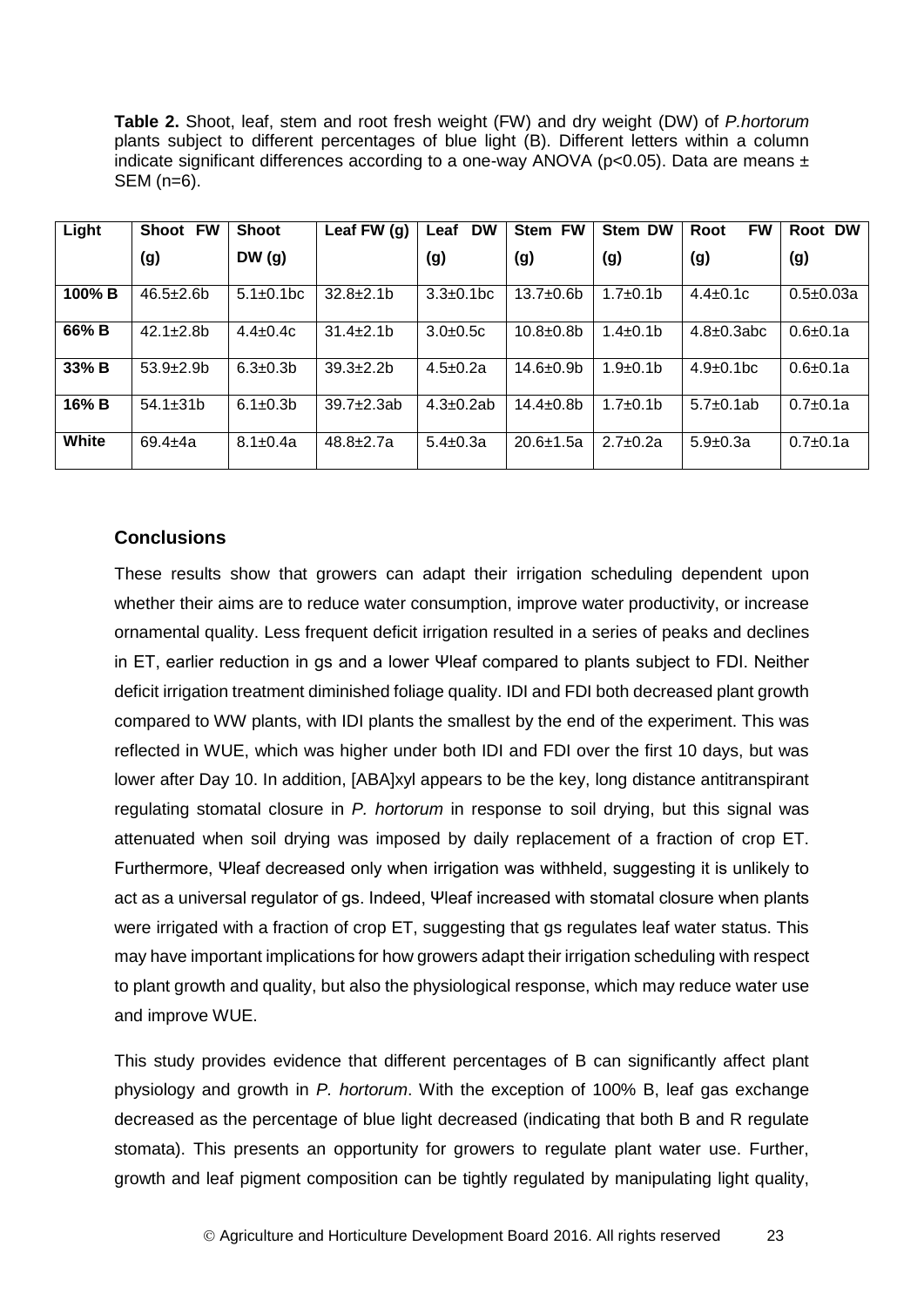with both B and R necessary to produce ornamentally favourable plants. This presents an environmentally favourable approach to increase crop value and potentially reducing the use of chemicals. Ultimately, LEDs present an opportunity to enhance the value of crops in a sustainable manner

### <span id="page-27-0"></span>**Knowledge and Technology Transfer**

Boyle, R.K.A., McAinsh, M., and Dodd, I.C. 2015. Increased plant quality and water savings in *Pelargonium* x *hortorum* in response to reduced irrigation frequency. *Acta Horticulturae*. (*Publication, Submitted*).

Boyle, R.K.A., McAinsh, M., and Dodd, I.C. 2015. Stomatal closure of *Pelargonium* x *hortorum* in response to soil water deficit is associated with decreased leaf water potential only under rapid soil drying. *Physiologia Plantarum*. Doi: 10.1111/ppl.12346

Boyle, R.K.A., McAinsh, M., and Dodd, I.C. 2015. Increased irrigation frequency attenuates xylem abscisic acid concentration and sustains growth in *Pelargonium* x *hortorum* compared to periods of soil drying and re-wetting. *Physiologia Plantarum*. (*Publication, Submitted*)

Boyle, R.K.A., McAinsh, M., and Dodd, I.C. 2015. Frequent soil drying and re-wetting attenuates root ABA concentrations throughout the soil profile, thereby decreasing longdistance ABA signalling in tomato. *Plant, Cell & Environment*. (*Publication, Submitted*).

Stomatal closure of *Pelargonium* × *hortorum* in response to soil water deficit is associated with decreased leaf water potential only under rapid soil drying. *Society of Experimental Biology*. Manchester, July 2014 (*Oral presentation*)

Can altered irrigation frequency increase water use efficiency and plant quality in *Pelargonium* x *hortorum*? Lleida, June 2015 (*Oral presentation*)

Can irrigation frequency modify bedding plant water use and quality? *Association of Applied Biologists*. Knowledge exchange: from research to the food supply chain. Lancaster, June 2015 (*Poster presentation*)

## <span id="page-27-1"></span>**References**

Abidi, f., girault, t., douillet, o., guillemain, g., sintes, g., laffaire, m., ben ahmed, h., smiti, s., huche-thelier, l. & leduc, n. 2013. Blue light effects on rose photosynthesis and photomorphogenesis. Plant biology, 15, 67-74.

Alvarez, s., banon, s. & sanchez-blanco, m. J. 2013. Regulated deficit irrigation in different phenological stages of potted geranium plants: water consumption, water relations and ornamental quality. Acta physiologiae plantarum, 35, 1257-1267.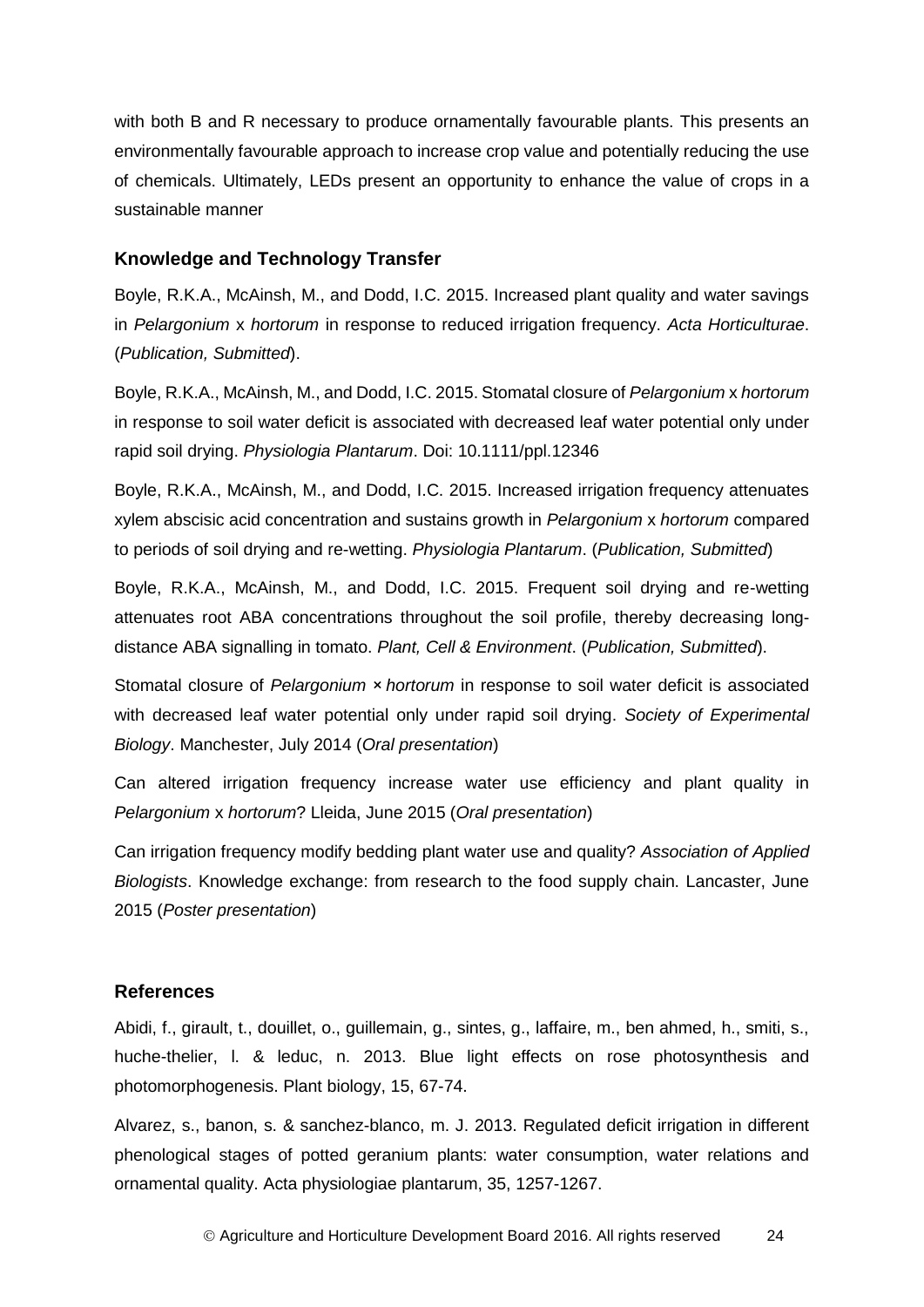Applegren, m. 1991. Effects of light quality on stem elongation of pelargonium in vitro. Scientia horticulturae. 45: 345-351

Buckley, t. N. 2005. The control of stomata by water balance. New phytologist, 168, 275-291.

Casal, j. J. 2013. Photoreceptor signaling networks in plant responses to shade. In: merchant, s. S. (ed.) Annual review of plant biology, vol 64.

Christie, j. M. 2007. Phototropin blue-light receptors. Annual review of plant biology.

Currey, c. J. & lopez, r. G. 2013. Cuttings of impatiens, pelargonium, and petunia propagated under light-emitting diodes and high-pressure sodium lamps have comparable growth, morphology, gas exchange, and post-transplant performance. Hortscience, 48, 428-434.

Dodd, i. C., egea, g., watts, c. W. & whalley, w. R. 2010. Root water potential integrates discrete soil physical properties to influence aba signalling during partial rootzone drying. Journal of experimental botany, 61, 3543-3551.

Dougher, t. A. O. & bugbee, b. 2004. Long-term blue light effects on the histology of lettuce and soybean leaves and stems. Journal of the american society for horticultural science, 129, 467-472.

Fan, x.-x., xu, z.-g., liu, x.-y., tang, c.-m., wang, l.-w. & han, x.-l. 2013. Effects of light intensity on the growth and leaf development of young tomato plants grown under a combination of red and blue light. Scientia horticulturae, 153, 50-55.

Fernandes-silva, a. A., ferreira, t. C., correia, c. M., malheiro, a. C. & villalobos, f. J. 2010. Influence of different irrigation regimes on crop yield and water use efficiency of olive. Plant and soil, 333, 35-47.

Fukuda, n., fujita, m., ohta, y., sase, s., nishimura, s. & ezura, h. 2008. Directional blue light irradiation triggers epidermal cell elongation of abaxial side resulting in inhibition of leaf epinasty in geranium under red light condition. Scientia horticulturae, 115, 176-182.

Heo, j. W., lee, c. W., murthy, h. N. & paek, k. Y. 2003. Influence of light quality and photoperiod on flowering of cyclamen persicum mill. Cv. 'Dixie white'. Plant growth regulation, 40, 7-10.

Islam, m. A., kuwar, g., clarke, j. L., blystad, d.-r., gislerod, h. R., olsen, j. E. & torre, s. 2012. Artificial light from light emitting diodes (leds) with a high portion of blue light results in shorter poinsettias compared to high pressure sodium (hps) lamps. Scientia horticulturae, 147, 136- 143.

Ismail, m. R., davies, w. J. & awad, m. H. 2002. Leaf growth and stomatal sensitivity to aba in droughted pepper plants. Scientia horticulturae, 96, 313-327.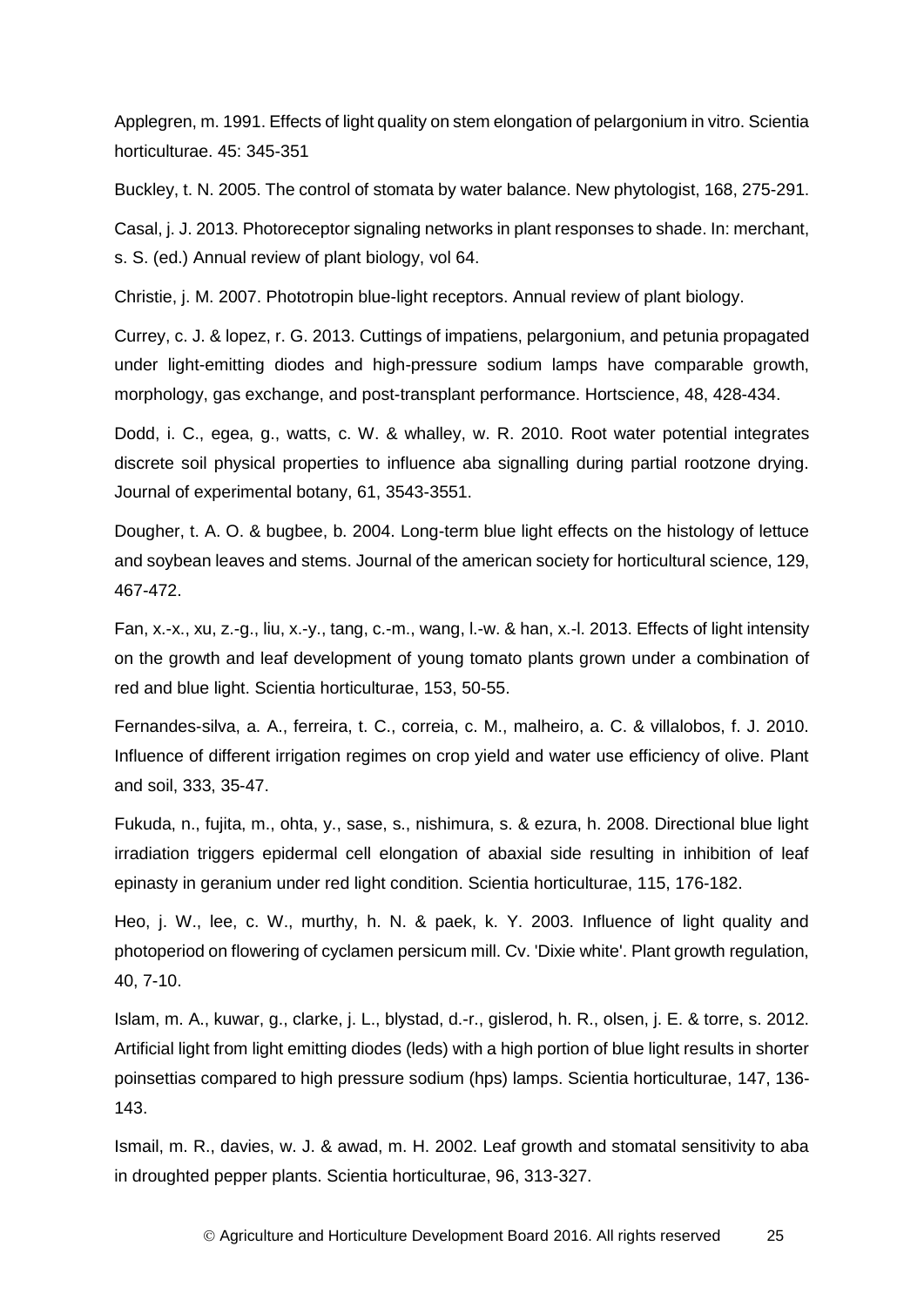Jeong, s-w, das, p.k., jeoung, s.c., song, j-y., lee, h, k., kim, y-k., kim, w.j., park, y.i., yoo, sd., choi, s-b., choi, g., park, y-i. 2010. Ethylene suppression of sugar-induced anthocyanin pigmentation in arabidopsis. Plant physiology. 154: 1514-1531

Jeong, s. W., park, s., jin, j. S., seo, o. N., kim, g.-s., kim, y.-h., bae, h., lee, g., kim, s. T., lee, w. S. & shin, s. C. 2012. Influences of four different light-emitting diode lights on flowering and polyphenol variations in the leaves of chrysanthemum (chrysanthemum morifolium). Journal of agricultural and food chemistry, 60, 9793-9800.

Kim, t. H., bohmer, m., hu, h. H., nishimura, n. & schroeder, j. I. 2010. Guard cell signal transduction network: advances in understanding abscisic acid, co2, and ca2+ signaling. Annual review of plant biology, vol 61, 61, 561-591.

Liu, x., guo, s., xu, z., jiao, x. & tezuka, t. 2011. Regulation of chloroplast ultrastructure, crosssection anatomy of leaves, and morphology of stomata of cherry tomato by different light irradiations of light-emitting diodes. Hortscience, 46, 217-221.

Loveys, b. R., robinson, s. P. & downton, w. J. S. 1987. Seasonal and diurnal changes in abscisic-acid and water relations of apricot leaves (prunus-armeniaca l). New phytologist, 107, 15-27.

Mccarthy, m. G. 1997. The effect of transient water deficit on berry development of cv. Shiraz (vitis vinifera l.). Australian journal of grape and wine research, 3, 2-8.

Merilo, e., joesaar, i., brosche, m. & kollist, h. 2014. To open or to close: species-specific stomatal responses to simultaneously applied opposing environmental factors. New phytologist, 202, 499-508.

Pantin, f., monnet, f., jannaud, d., costa, j. M., renaud, j., muller, b., simonneau, t. & genty, b. 2013. The dual effect of abscisic acid on stomata. New phytologist, 197, 65-72.

O'carrigan, a., hinde, e., lu, n., xu, x. Q., duan, h. L., huang, g. M., mak, m., bellotti, b. & chen, z. H. 2014. Effects of light irradiance on stomatal regulation and growth of tomato. Environmental and experimental botany, 98, 65-73.

Park, y. G., oh, h. J. & jeong, b. R. 2013. Growth and anthocyanin concentration of perilla frutescens var. Acuta kudo as affected by light source and dif under controlled environment. Horticulture environment and biotechnology, 54, 103-108.

Perez-alfocea, f., ghanem, m. E., gomez-cadenas, a. & dodd, i. C. 2011. Omics of root-toshoot signaling under salt stress and water deficit. Omics-a journal of integrative biology, 15, 893-901.